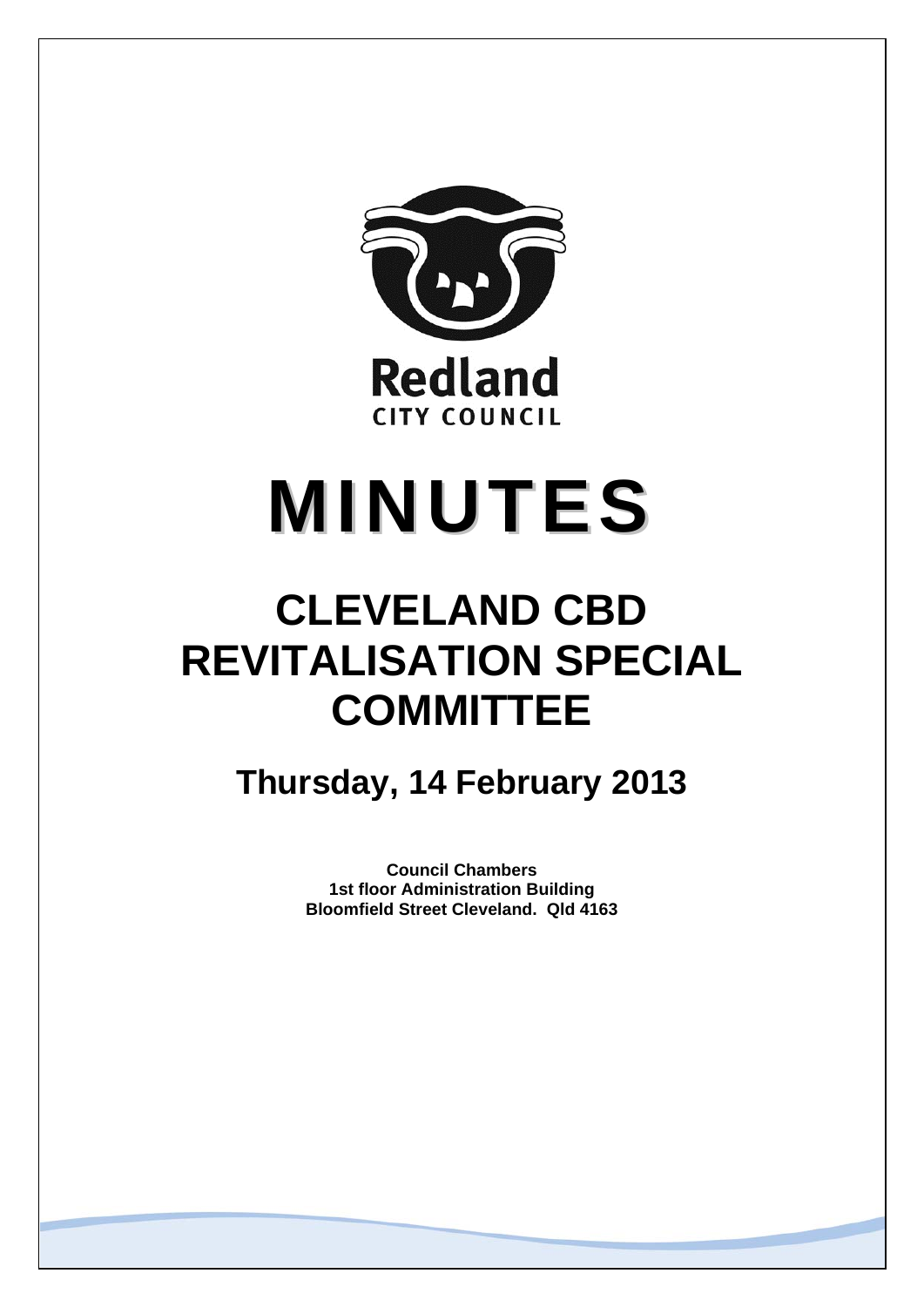### **Table of Contents**

| <b>Item</b>  |     | <b>Subject</b>                                           | Page No |
|--------------|-----|----------------------------------------------------------|---------|
|              |     |                                                          |         |
|              |     |                                                          |         |
|              |     |                                                          |         |
|              |     |                                                          |         |
|              |     | DECLARATION OF MATERIAL PERSONAL INTEREST OR CONFLICT OF |         |
|              |     |                                                          |         |
|              |     |                                                          |         |
| 1            |     |                                                          |         |
|              | 1.1 | CLEVELAND CBD REVITALISATION COMMITTEE PROPOSED          |         |
|              | 1.2 | CLEVELAND CBD INCENTIVES PACKAGE COMMUNICATION           |         |
|              | 1.3 | CLEVELAND CBD DEVELOPMENT INCENTIVES PROGRAM 15          |         |
| $\mathbf{2}$ |     |                                                          |         |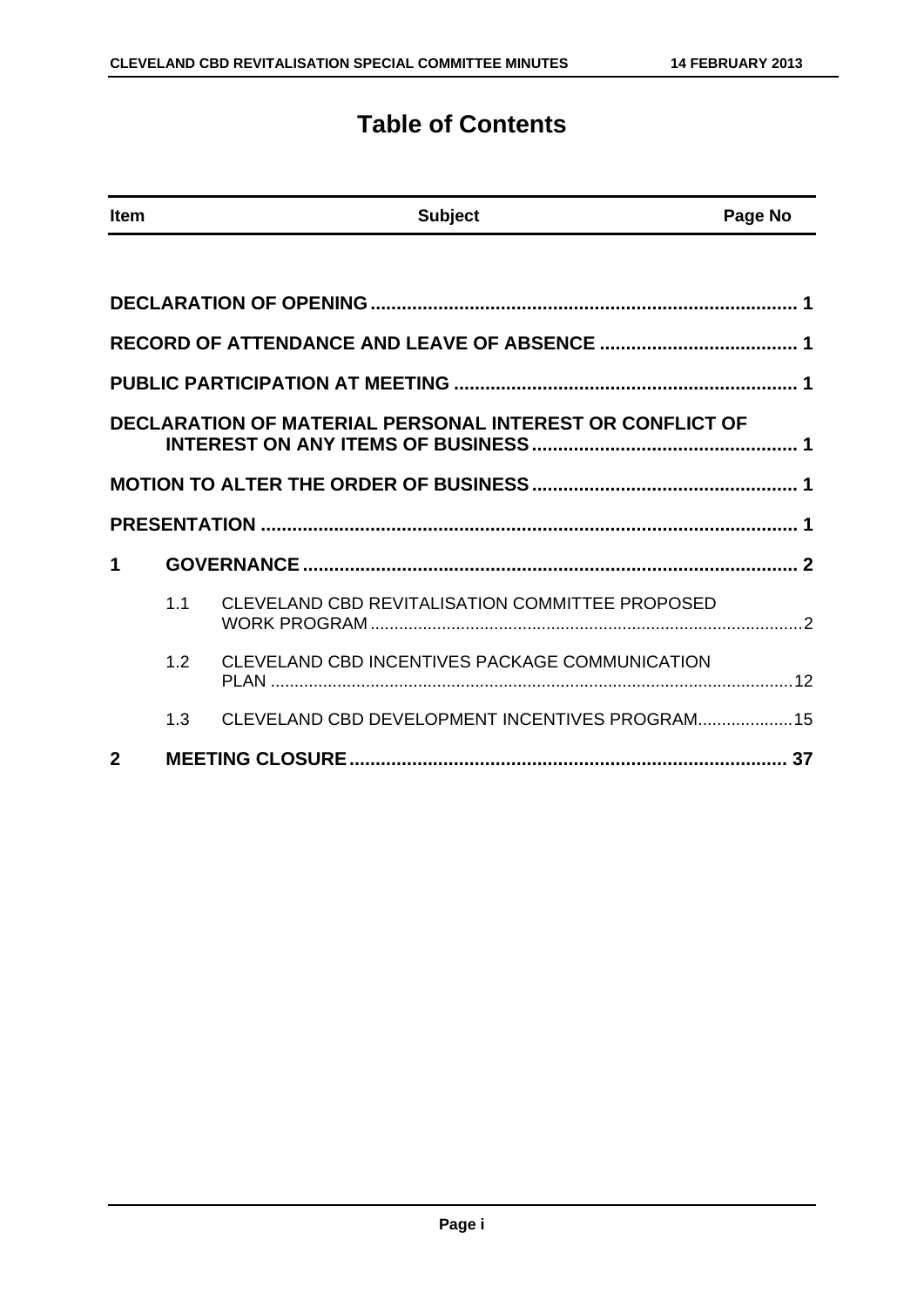#### **DECLARATION OF OPENING**

The Mayor declared the meeting open at 9.05am.

#### **RECORD OF ATTENDANCE AND LEAVE OF ABSENCE**

| <b>Members Present:</b> |                              |
|-------------------------|------------------------------|
| Cr K Williams           | Mayor                        |
| Cr C Ogilvie            | <b>Councillor Division 2</b> |
| Cr M Edwards            | <b>Councillor Division 5</b> |
| Cr J Talty              | <b>Councillor Division 6</b> |
| Cr M Elliott            | <b>Councillor Division 7</b> |
|                         |                              |

Committee Manager:

Mrs T Averay General Manager Environment Planning & Development

#### Officers:

| <b>Chief Executive Officer</b>                    |
|---------------------------------------------------|
| <b>General Manager Governance</b>                 |
| <b>General Manager Corporate Services</b>         |
| General Manager Redland Water & RedWaste          |
| <b>Manager Communications</b>                     |
| Principal Advisor Local Area & Strategic Planning |
| Manager City Planning & Environment               |
|                                                   |

#### Observers:

| Cr W Boglary | Councillor Division 1                  |
|--------------|----------------------------------------|
| Cr K Hardman | Councillor Division 3                  |
| Cr L Hewlett | Councillor Division 4                  |
| Cr A Beard   | Deputy Mayor and Councillor Division 8 |
| Cr P Bishop  | <b>Councillor Division 10</b>          |
|              |                                        |

#### Minutes:

Mrs E Striplin Corporate Meetings & Registers Officer

#### **PUBLIC PARTICIPATION AT MEETING**

Nil

#### **DECLARATION OF MATERIAL PERSONAL INTEREST OR CONFLICT OF INTEREST ON ANY ITEMS OF BUSINESS**

Nil

#### **MOTION TO ALTER THE ORDER OF BUSINESS**

Nil

#### **PRESENTATION**

A presentation was given by Principal Advisor Local Area & Strategic Planning on the Cleveland CBD Master Plan.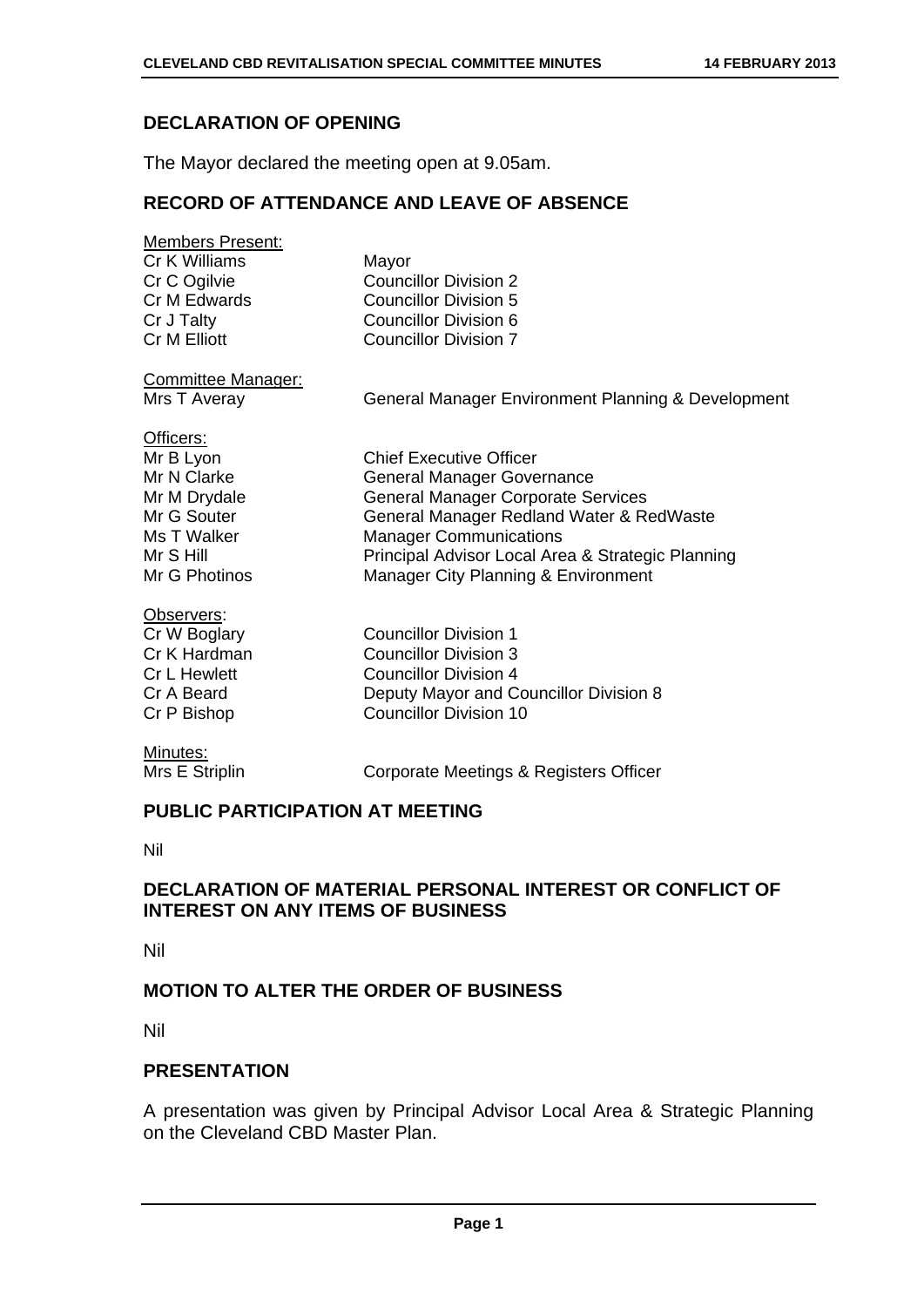#### **1 GOVERNANCE**

#### **1.1 CLEVELAND CBD REVITALISATION COMMITTEE PROPOSED WORK PROGRAM**

| <b>Dataworks Filename:</b>  | ED Planning - Cleveland CBD - Proposed<br><b>Work Program</b><br><b>LUP Projects - Cleveland CBD Project</b> |
|-----------------------------|--------------------------------------------------------------------------------------------------------------|
| <b>Responsible Officer:</b> | <b>Nick Clarke</b><br><b>General Manager Governance</b>                                                      |
| Author:                     | <b>Douglas Hunt</b><br><b>Principal Adviser Economic Development</b>                                         |

#### **PURPOSE**

The purpose of this report is to develop a suggested program of works that could be used to guide the direction of the committee over the coming twelve months. This work program would assist in overseeing the implementation of the proposed incentives package and determining priorities for the Committee. The work program would require a degree of flexibility in order to ensure that it is able to respond to changing market conditions as and when they occur.

The key works of the Committee would include, but not be limited to:

- Reviewing, monitoring and assisting with the implementation of the Cleveland Master Plan;
- Defining the competitive advantages of Cleveland CBD and identifying specific targeted industry sectors and investors to locate and invest in Cleveland. As part of this process undertake a focussed marketing strategy for the centre and promotion of the Cleveland CBD Incentives Program;
- Providing input and review of potential Council incentives proposed as part of the Cleveland CBD incentives stimulus program to stimulate business activity within the CBD;
- Defining a central core and/or specific uses in the Cleveland CBD eligible for a Cleveland CBD incentives program, and
- Oversee the PDA process under the *Economic Development Act (2012)* should the Cleveland CBD be awarded PDA status.

#### **BACKGROUND**

A number of Council and State Government documents recognise the importance of Cleveland as playing a key role in the city, culturally, socially and economically. In addition to this, Cleveland is a transport hub for the region and has the potential to broaden its economic base across a number of industry sectors including construction, healthcare and social assistance, education and training, professional, scientific and technical services and retail.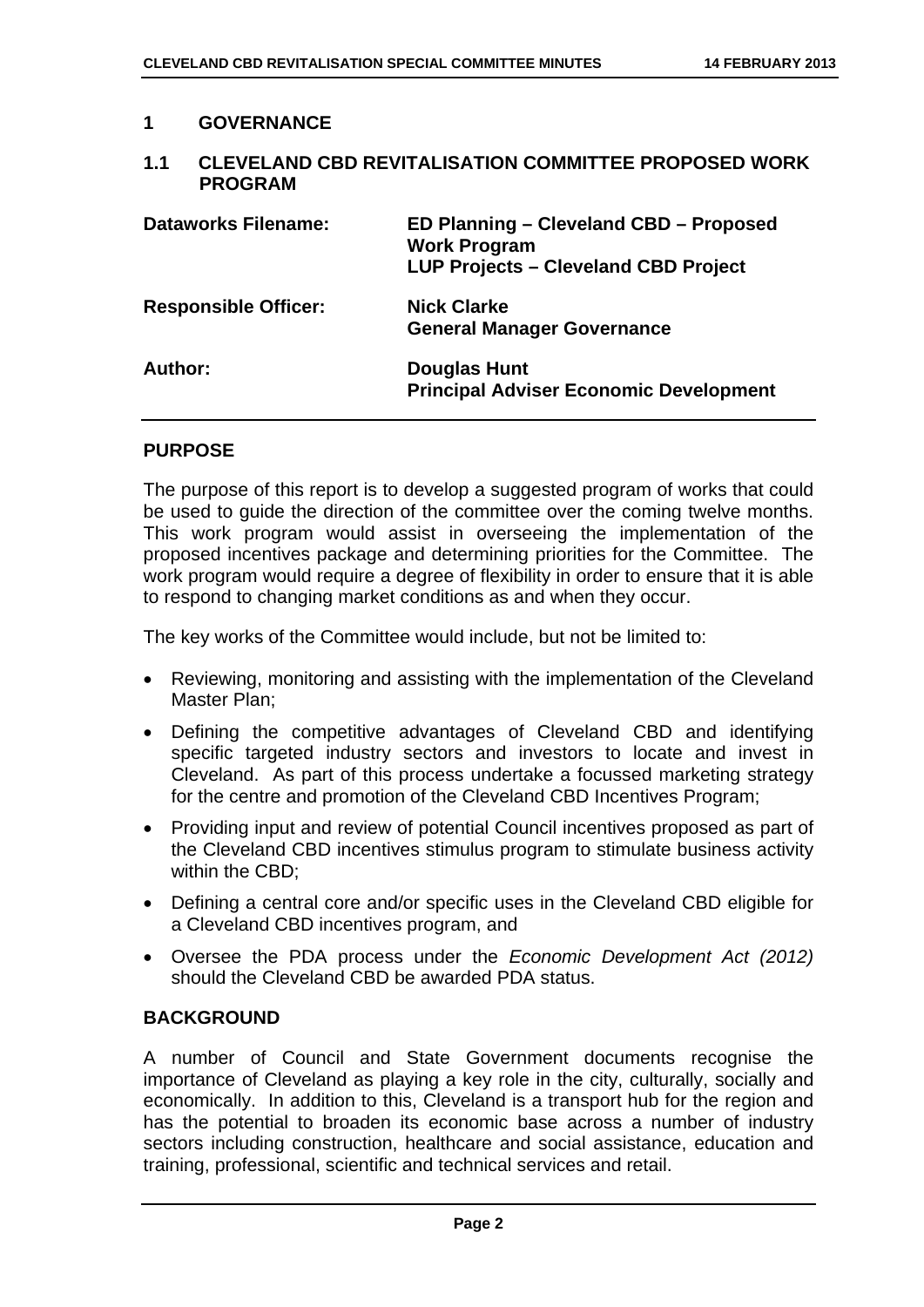However, despite attempts by Council to revitalise the Cleveland CBD through a number of initiatives, the CBD continues to be perceived to be in decline and suffering from leakage to other areas within and outside the city boundaries. To address this problem, towards the latter half of 2012, Council commenced some new initiatives in an attempt to generate interest and stimulate economic activity in the Cleveland CBD.

In October of 2012 a resolution of Council recognised the key regional activity centre role that Cleveland plays within the city both currently and from an historical perspective politically, economically, socially and culturally. The resolution adopted in principle support for the Cleveland Central Business District Incentives Program, which consisted of both financial and regulatory incentives designed to stimulate demand by attracting interest in investment and construction opportunities within the CBD based around a number of eligible land uses and adhering to the key development objectives and outcomes from the Cleveland Centre Master Plan. The incentives package is proposed to run until June 2015 at which time it would be reviewed.

In addition to the aforementioned resolution, Council submitted four applications under the new *Economic Development Act (2012)* to request consideration for these areas to be considered Priority Development Areas under s34 of the Act. One of the proposed application areas is the Cleveland CBD using the Incentives Program as a means of facilitating investment and development in the Cleveland CBD if Council is successful in being granted a Priority Development overlay. The granting of PDA status for Cleveland has the potential to generate interest in the CBD by virtue of the fact that the site would be elevated within State Government regulatory environment through the Minister for Economic Development Queensland (MEDQ).

The establishment of this Committee provides Council with the opportunity to determine the strategic direction of Cleveland and the CBD and cement its role as the Principal Regional Activity Centre for the city. It will require informed and open debate about the implementation and activation of the Cleveland Master Plan, the implementation and/or expansion of the proposed incentives package and the role that Council can play in determining the long-term focus of the city administratively, economically, socially and culturally.

#### **ISSUES**

#### **1. Committee Program Work Outline**

It is proposed that the Cleveland CBD Revitalisation Committee would be responsible for a number of key works in association with the Cleveland CBD Incentives Program that would assist in generating activity within the Cleveland CBD. These include but are not limited to:

- Adopting and implementing the operation, business rules and administration of the proposed Cleveland CBD Incentives Program;
- Determining the area of the Cleveland CBD to which the Incentives Program will apply. These involve establishing the boundaries at which the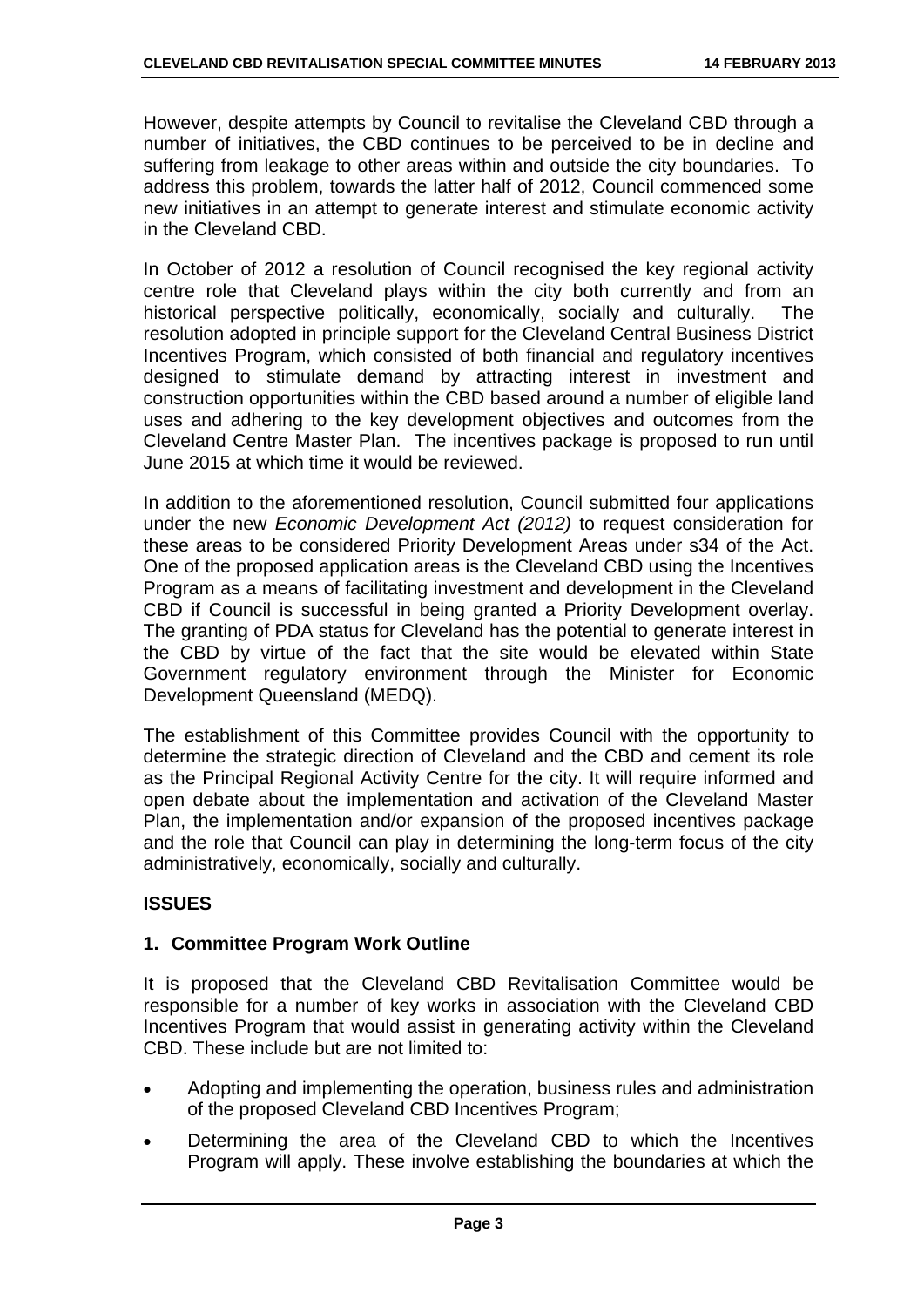financial and regulatory incentives end (core zone) and the regulatory incentives (peripheral zone) commence;

- Commencing a communication and engagement strategy to outline the Incentives program and seek input from the local and wider business community on other possible options to stimulate activity within the Cleveland CBD;
- Undertaking a marketing strategy for the Cleveland CBD Incentives Program. Part of this process involves identifying the competitive advantages of the Cleveland CBD. This process includes identifying those businesses that Council wants to attract to the CBD and the industry sectors which Cleveland CBD can attract in order to target investors maximise investment opportunities. In addition it would be useful to conduct an in-depth of residents and visitors within the Cleveland CBD as a way of determining how the CBD is currently being used, perceptions of the CBD. This would assist in developing a long-term strategy for the CBD renewal;
- Overseeing the operation of the Cleveland CBD Incentives Program and report on its operation, budget and effectiveness;
- Delegating authority pursuant to Section 257 of the Local Government to the Chief Executive Officer to decide written applications for financial concessions in accordance with the business rules of the Cleveland CBD Incentives Program;
- Investigating additional supporting measures that could potentially attract more people to the CBD making it a more vibrant destination and stimulate business activity in the short term (e.g. Pop-up shop fronts, free WIFI in public places, events, markets and festivals); and
- Consulting with the business community and potential investors and developers and relevant State agencies on a needs basis;

In addition the Committee will have responsibility for managing the broader implementation of the Cleveland CBD Master Plan and facilitating the potential release of Council land through the establishment of private public partnership arrangements. Key works include:

- Continuing negotiations with Stockland regarding the potential disposal of Council owned land (Woolworth carpark site) and pursue a partnership arrangement for the redevelopment of the land in the short term;
- Progressing the Cleveland CBD Master Plan implementation strategy. This will include undertaking at least one of the catalyst projects as outlined in the Master Plan in order to demonstrate a commitment to the revitalisation process and act as a possible stimulus for other development within the CBD;
- Undertaking a revised parking strategy for the Centre based to facilitate the potential release of other Council land addressing:
- Existing and future public car parking requirements in the CBD;
- Best practice private car parking rates within centres;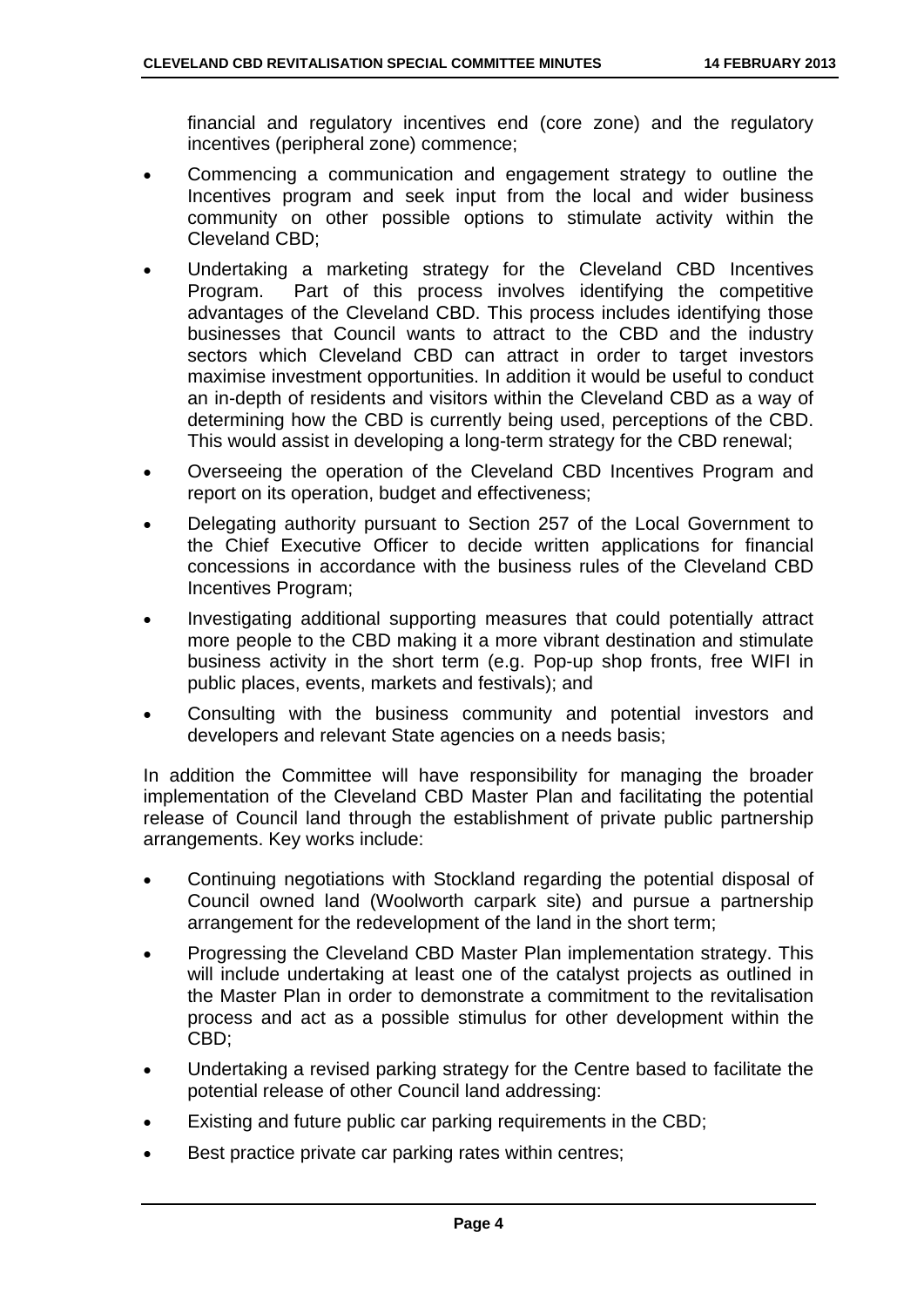- Establishing State Government commitments to improve public transport facilities, service levels and use;
- Determining Council's future requirements for its administration centre and library in terms of location , size, configuration and preferred ownership or lease arrangement;
- Preparing a strategy and program for the release of Council land which seeks to maximise community benefits and assist with the revitalisation of the Cleveland CBD; and
- Conducting a Councillor workshop with specialist consulting firms to highlight options available to Council in developing private partnership approaches for infrastructure delivery.

#### **1. Economic Development Act (2012)**

The *Economic Development Act (2012)* replaces two Acts, *Industrial Development Act (1963)* and the *Urban Land Development Authority Act (2007),*  with both of these Acts being repealed. The legislation is designed to streamline the development process in Queensland and remove the duplication and red tape that currently exists with regards to development projects in this state. The Act is designed to empower Local Government in land use planning and enable it to play a leading role in economic development projects. The proposed legislation does not negate the need for developments to consider their environmental, social, or economic impacts and will still require impact assessments where necessary.

The Act states that its main purpose is facilitate both economic development and development for community purposes across the state. As mentioned in the LUP Planning report on the Cleveland CBD in November 2012, the Act is designed to tackle a number of the criticisms aimed at the Urban Land Development Authority, including their limited focus on housing development, under-resourcing and lack of local government representation. This new act will bring the ULDA under the authority of the Department of State Development, Infrastructure and Planning and will see them working with the Property Services Group, with a focus on delivering outcomes and overcoming impediments that may hinder development, including issues associated with planning, departmental duplication and red tape.

The legislation is not designed to override environmental or social constraints that may impact on a development. These will be factored into any development proposal as currently required under various state and local government acts, regulations and planning schemes. The proposed legislation is aimed at streamlining the investment process and through the local representative committees empowering local communities to deliver projects that are in the best interests of the economy and meet the needs of the local community.

The Act is designed to assist the government deliver on its four pillars approach to economic growth. These four pillars consist of delivering growth for the state in the areas of construction, mining, tourism and agriculture. In addition to this, the state government has identified growth in other areas of the Queensland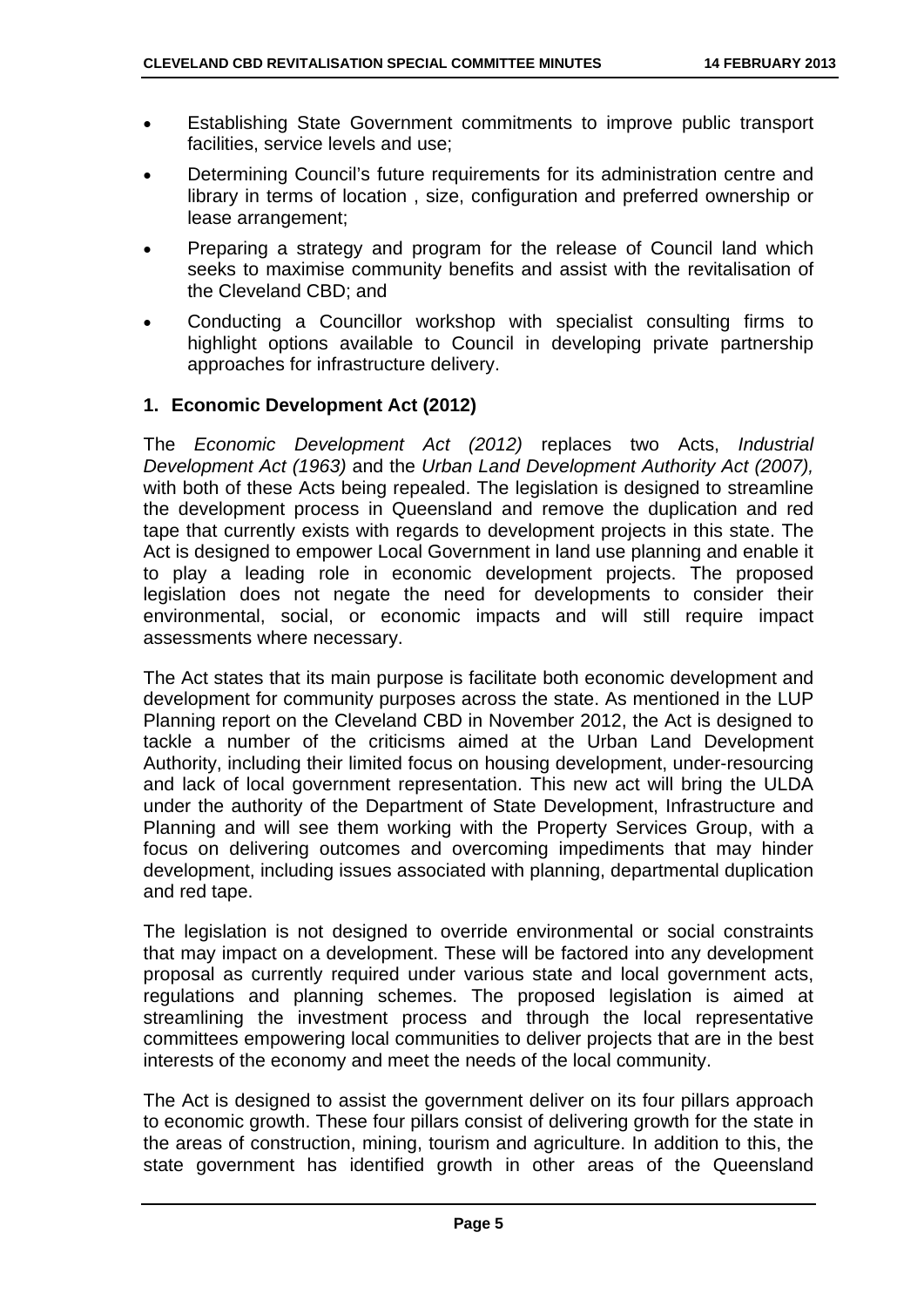economy, notably in the areas of health, education and industry innovation that it will also focus on to deliver sustainable and long term economic growth to the state.

The four pillars identified by the state government are key economic sectors for the Redlands economy, which with the addition of the health and education sectors represent 45% of all economic output in the Redlands and 60% of all employment. The proposed Economic Development Act (2012) enabled Redland City Council to apply for the declaration of a Priority Development Area (PDA) over the Proposed Cleveland CBD Incentives Zones and potentially attract state government support in delivering outcomes from the project, whilst ensuring that management of the project remains with Redland City Council.

There are a number of key features of the legislation that will have an impact on Redland City Council and the proposed Cleveland CBD Incentives Package. These are briefly outlined below.

#### *Minister for Economic Development*

The *Economic Development Act (2012)* will establish a Minister for Economic Development Queensland (MEDQ) who will be established as a corporation sole. The function of the minister will be to; "plan, promote, coordinate or undertake economic development or development for community purposes in the state".

#### *Priority Development Areas*

The Act is designed to streamline planning and development in areas of the state that will be designated as 'Priority Development Areas', to facilitate both economic development and development that benefits the community. The Act is not designed to allow for 'development at all costs' and for an area to be regulated as a priority development area, the Act requires the lodgment of a *declaration regulation*.

#### *MEDQ Board and Local Representative Committees*

The *Economic Development Act (2012)* will allow for the establishment of an Economic Development Board that will advise and make recommendations to the MEDQ on how to carry out in practice (give effect) the main purposes of the Act (as outlined above).

One of the benefits of the legislation for local government areas is that it allows the MEDQ to establish a *local representative committee* to perform the functions of the MEDQ in an area designated as a PDA. This committee is provided with a degree of autonomy and can conduct its operations in a manner that it considers appropriate.

This committee's membership will be decided if the PDA status is awarded.

The members of the local representative committee are appointed on terms and conditions considered appropriate by the MEDQ. This local representative committee will oversee the development of an area that is declared as a PDA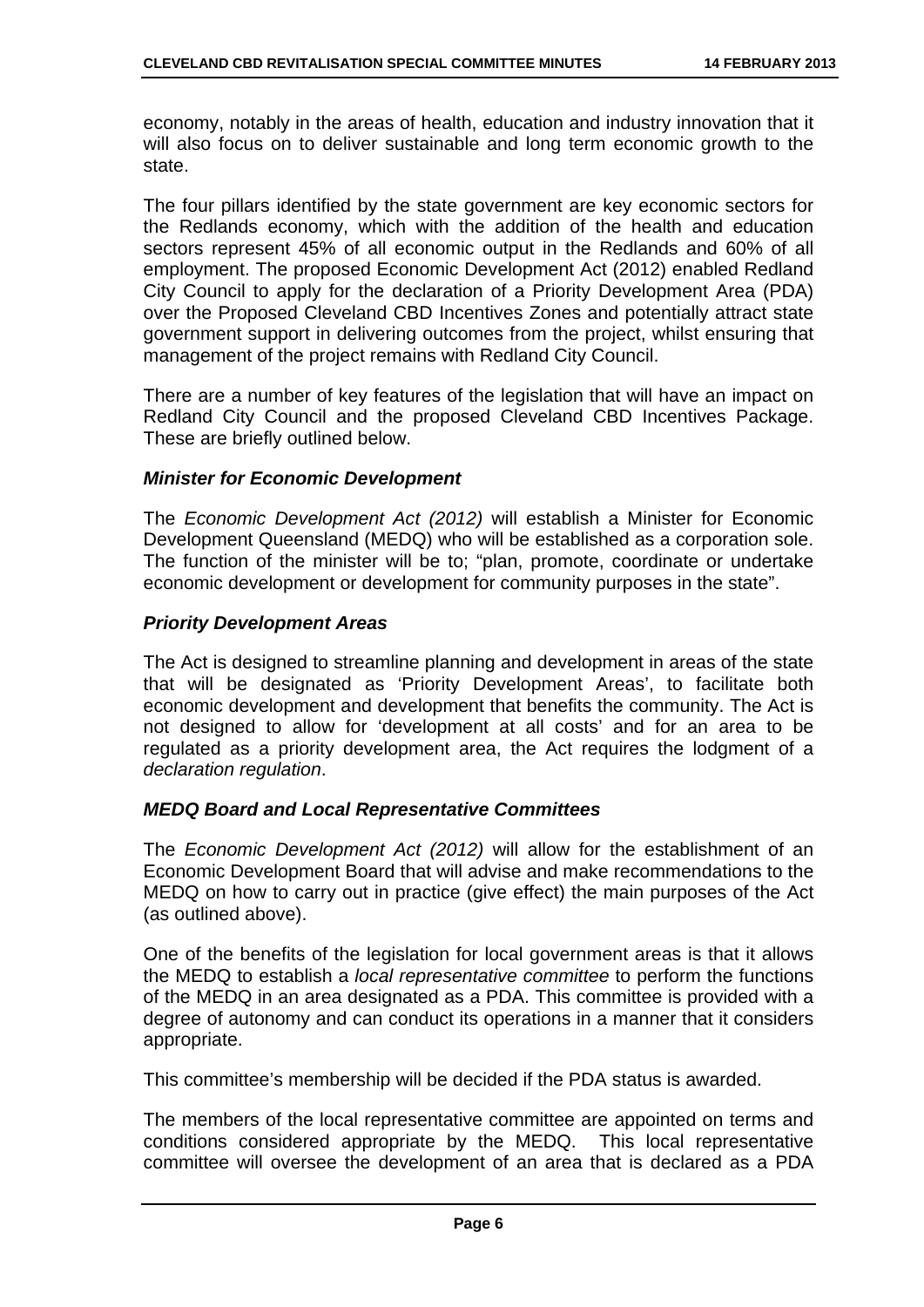and will report through to the MEDQ and board with advice and recommendations.

The MEDQ will delegate its functions and powers to the local representative committee and will require the committee to report its performance of these functions to the MEDQ and board. However, Council if it so chooses does not have to establish a Local Representative Committee under the Act if a PDA status is awarded over an area.

#### **STRATEGIC IMPLICATIONS**

#### **Legislative Requirements**

#### *1. Economic Development Act (2012)*

If Council is successful in its application to have Cleveland granted PDA status under the *Economic Development Act (2012),* Council will be bound by the provisions of the Act, some of which were outlined earlier in this report. Some of the requirements under *s34* of the *Act* have already been completed through the Master Plan process, however there are legislated requirements that Council will need to adhere to should Cleveland be declared a Priority Development Area.

#### **Risk Management**

#### *Opportunities*

- Implement the Master Plan guidelines for the commencement of catalyst site development. This will improve streetscape and amenity and have the potential to renew investor confidence in the CBD;
- Potential to generate activity and income from Council landholdings; and
- Potential to increase rateable properties within the CBD. Increase to revenue stream.

#### *Risks*

- Financial costs associated with activation of catalyst sites in the Master Plan. No budget yet allocated. Committee work will be to determine the benefits to Council of developing at least one catalyst site;
- Financial costs associated with incentives. Some impact will occur on revenue;
- Investors continue to bypass Cleveland in favour of other areas of Southeast Queensland that offer potentially better ROI. This includes out of centre developments within the City;
- Perception that the focus on Cleveland is at the expense of other areas in the City; and
- Time required for Committee members to devote to the elements of the CBD revitalisation process.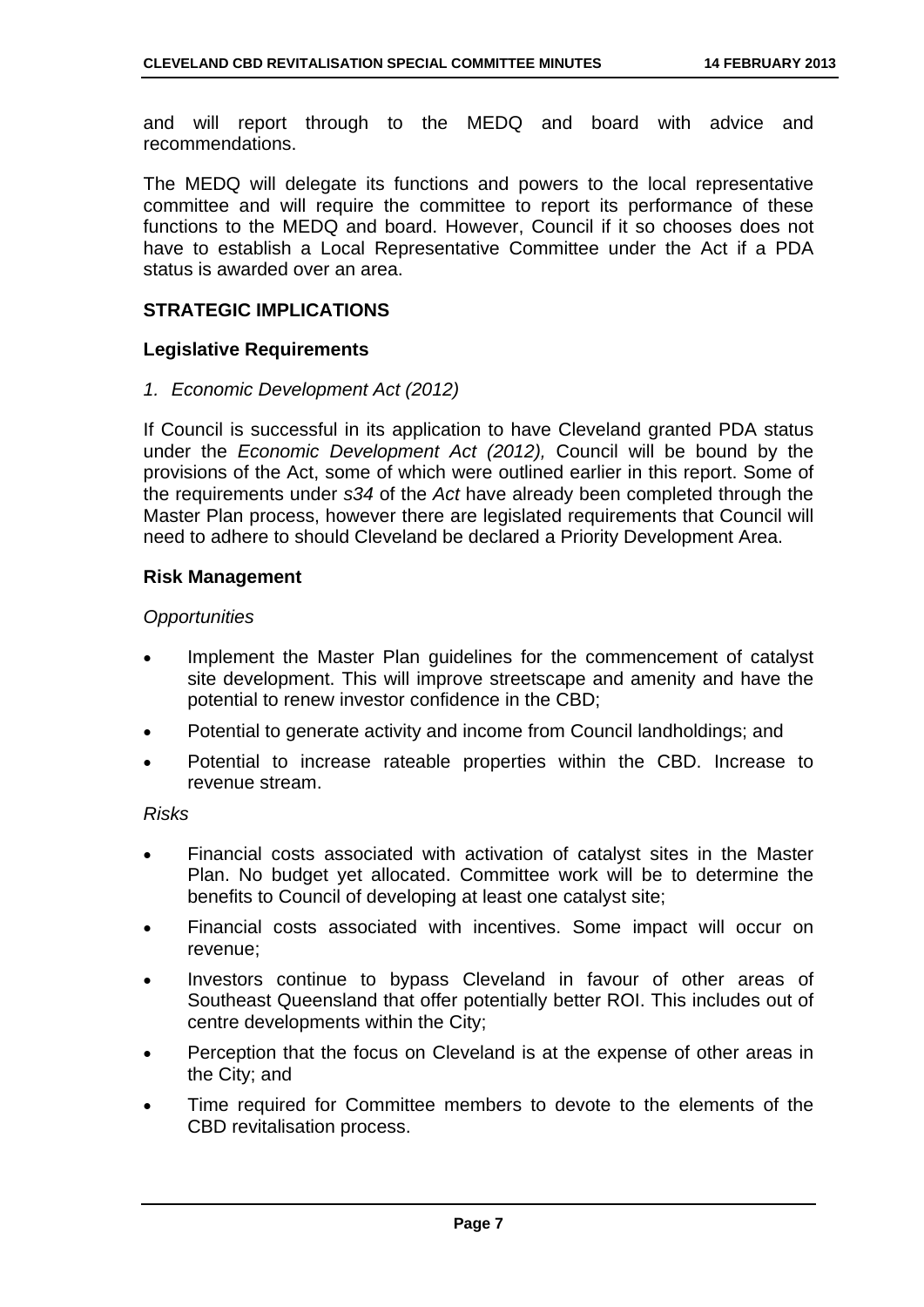#### **Financial**

1. Review of Council landholdings and uses

Council needs to undertake a due diligence review of its current landholdings and building assets determining their current market value. In addition, Council should also determine the estimated useful life of Council buildings and future staffing requirements within the Cleveland CBD to determine the feasibility of consolidating Council administrative staff in one building. A review of these assets would assist in determining the most cost-effective options for their use, including investment attraction options as a way of generating potential asset sales and/or proving development options for Council CBD landholdings.

The landholdings analysis should be undertaken as part of a broader CBD Economic Needs Assessment. This will update Council's current understanding of local and global employment, development and technology trends and opportunities to better inform future priorities for the Committee.

This process should also include an understanding of the infrastructure and development partnership models available to local government.

#### **People**

Undertaking the implementation of the Cleveland CBD Incentives Package and attaining Priority Development Area status for Cleveland under the *Economic Development Act (2012)* will require the devotion of Officers from across a number of Departments to oversee implementation and process development applications. Officers will be affected most notably in the following Departments:

- Environment, Planning and Development
- City Services
- Corporate Services
- **Governance**

#### **Environmental**

The environmental benefits in relation to the works of the Committee will be prefaced on the environmental benefits associated with Cleveland Town Centre Master Plan. These would include:

- Improved open space and public amenity
- Town Square development
- Traffic flow improvements, reducing vehicle movements
- Improved pedestrian and cycling routes
- Improved transport use, with less reliance on the use of private vehicles; and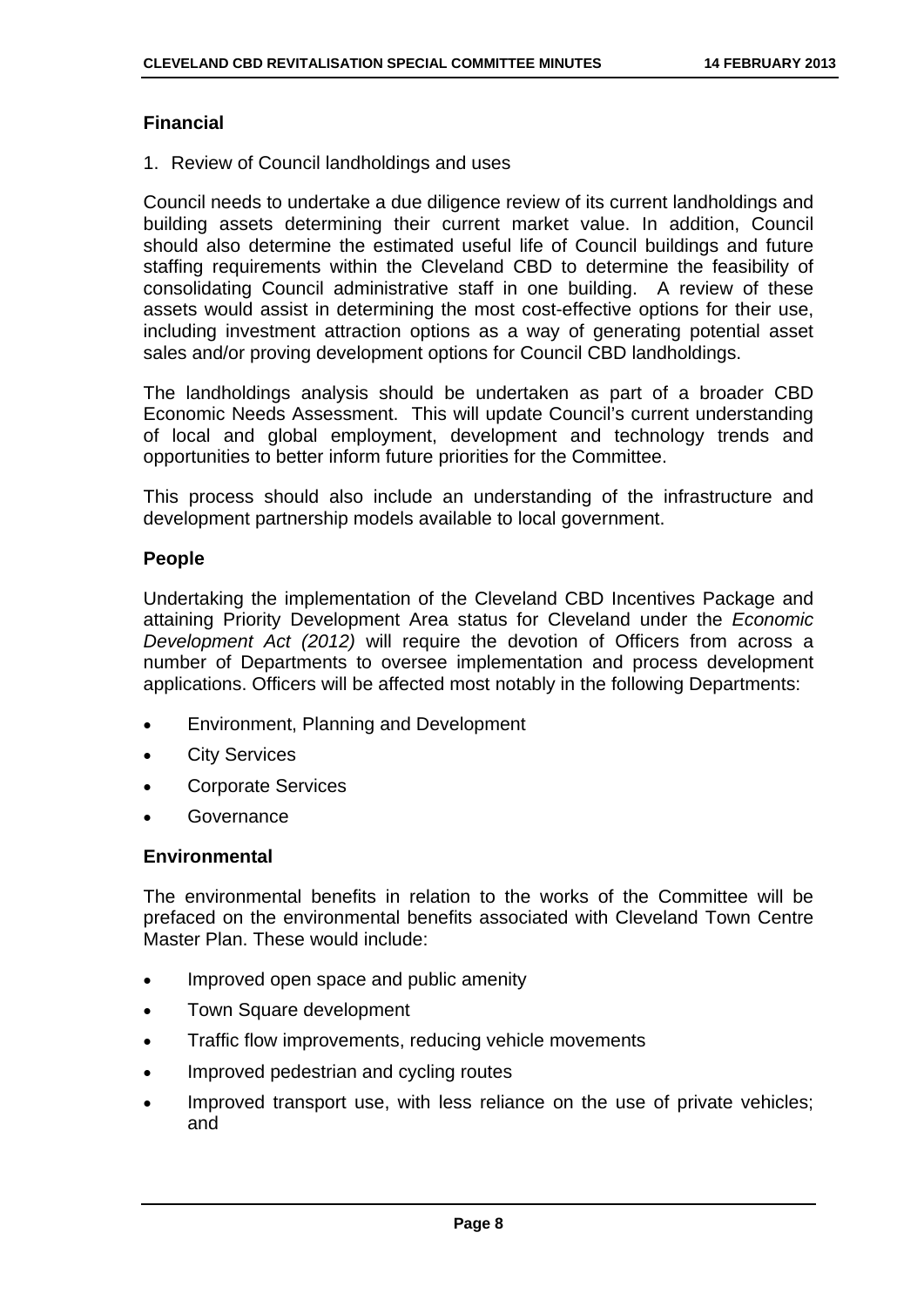Improved environmental requirements to buildings associated with the Master Plan, using best practice design elements. Some examples would include use of building materials that are used sustainably, building locations and height, use of recycled water, passive and active solar designs, street shading and building overhang, ensuring that embodied energy is minimised reducing utility usage.

#### **Social**

The implementation of one of the catalyst projects as outlined by Cleveland Centre Master Plan has the potential to result in a more varied mix of uses within the CBD (both commercial and residential) has the potential to increase activity within Cleveland outside of the traditional business hours, contributing to a more vibrant centre.

#### **Alignment with Council's Policy and Plans**

#### *Relationship to Corporate Plan*

The recommendation primarily supports Council's strategic priorities of delivering a healthy natural environment, green living, wise planning and design, a supportive and vibrant economy, strong and connected communities, and of embracing the bay.

The Cleveland Centre Master Plan and Cleveland CBD Incentives Package address these strategic priorities through:

- Promoting an active town centre through opportunities for retail, commercial and residential redevelopment connected with high quality public spaces including green and shaded streets and boulevards. The style of architecture and public space will blend the unique bayside qualities of the City with the environmental and historical aspects of the locality;
- Providing a focus for civic life within the town centre through the establishment of a central plaza, which can provide a location for local community events such as farmers markets;
- Maintaining and enhancing Bloomfield and Middle Streets as prominent boulevards and pedestrian spines in the city centre;
- Providing opportunity for business investment and local employment;
- Defining the distinctive qualities and characteristics of existing landscape assets. Three primary open space corridors have been identified, which generally run north/south, and provide opportunities to create distinctive landscape experiences;
- Enhancing existing drainage and riparian corridors, which connect to the Bay, marina and surrounding bushland; and
- Strategic Implications.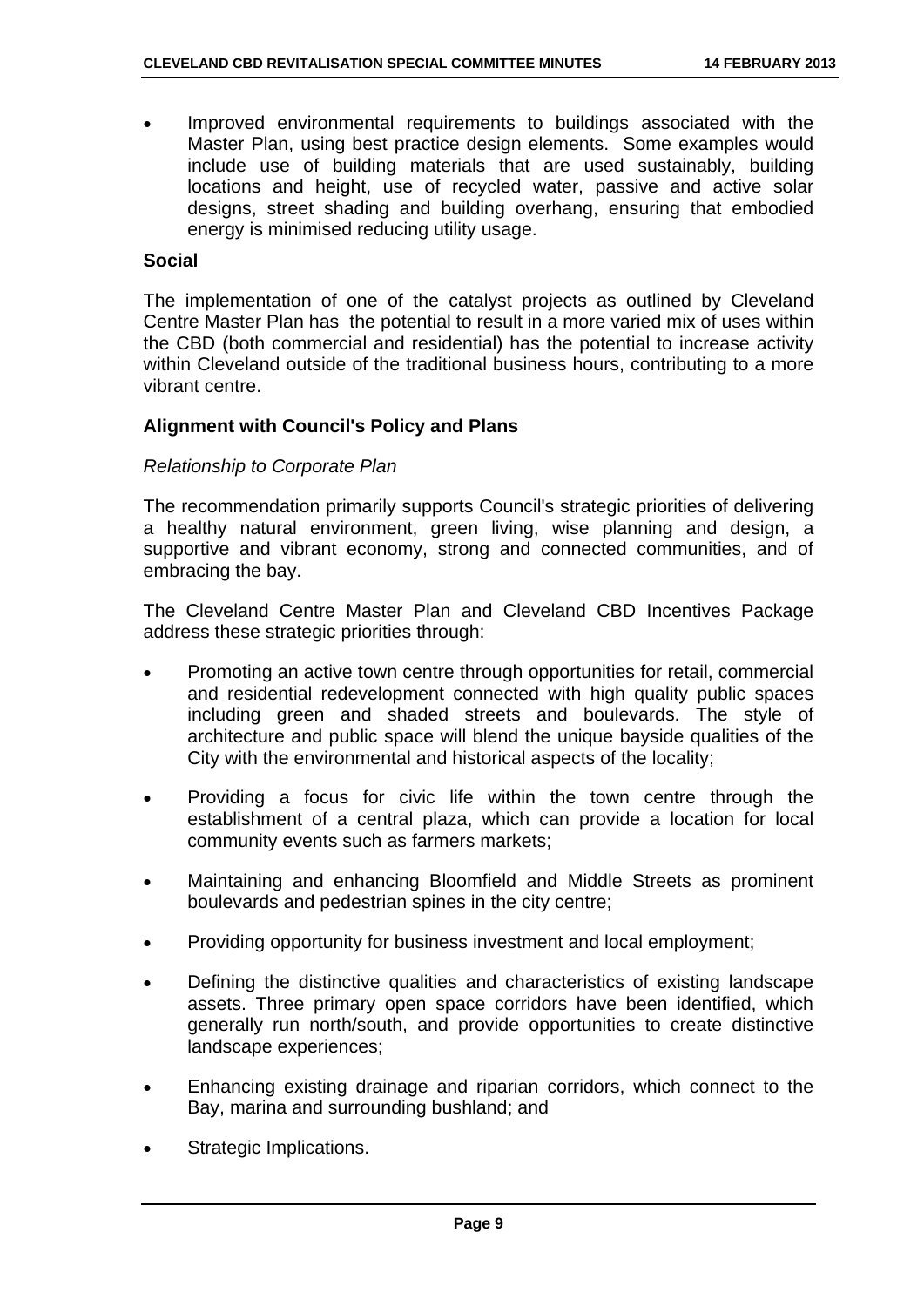#### **CONSULTATION**

The preparation of this document has been a collaborative effort between Officers from across the organisation including; Governance, Environment, Planning and Development. The people consulted in the preparation of the report include:

- Group Manager, City Planning and Environment
- **•** Principal Adviser, Local Area and Strategic Planning
- Senior Strategic Planner
- Group Manager, Communications
- Senior Adviser, Corporate Communications
- Councillor Division Two
- Mayor

#### **OPTIONS**

In order to effectively manage the work requirements of the Implementation of the Cleveland CBD Incentives Program and activate the Cleveland Centre Master Plan, the works and work program of the Cleveland CBD Revitalisation Committee during its life will need to be reviewed on an ongoing basis to ensure that it is meeting market demand. Initially it could include:

- I. Overseeing the adoption, regulation and administration of the Cleveland CBD financial and regulatory incentives program which will expire in June 2015. This will include overseeing the administrative aspects of the program;
- II. Defining the core and peripheral zones of the Cleveland CBD Incentives Program;
- III. Determining the competitive advantages of the Cleveland CBD in order to develop a focussed marketing strategy for the Incentives Program;
- IV. Delegating authority pursuant to Section 257 of the Local Government to the Chief Executive Officer to decide written applications for financial concessions in accordance with the business rules of the Cleveland CBD Incentives Program;
- V. Undertaking an Economic Needs Assessment incorporating an analysis of current landholdings to inform the development of further short-term measures to attract investment to the Cleveland CBD as outlined in the report;
- VI. Communicating and engaging with the state, local business community and potential investors and developers regularly to raise awareness of the Cleveland CBD;
- VII. Managing the implementation of the Cleveland Centre Master Plan including undertaking at least one catalyst project as outlined in the plan. This will necessitate the development of Council landholdings through partnership approaches to infrastructure delivery; and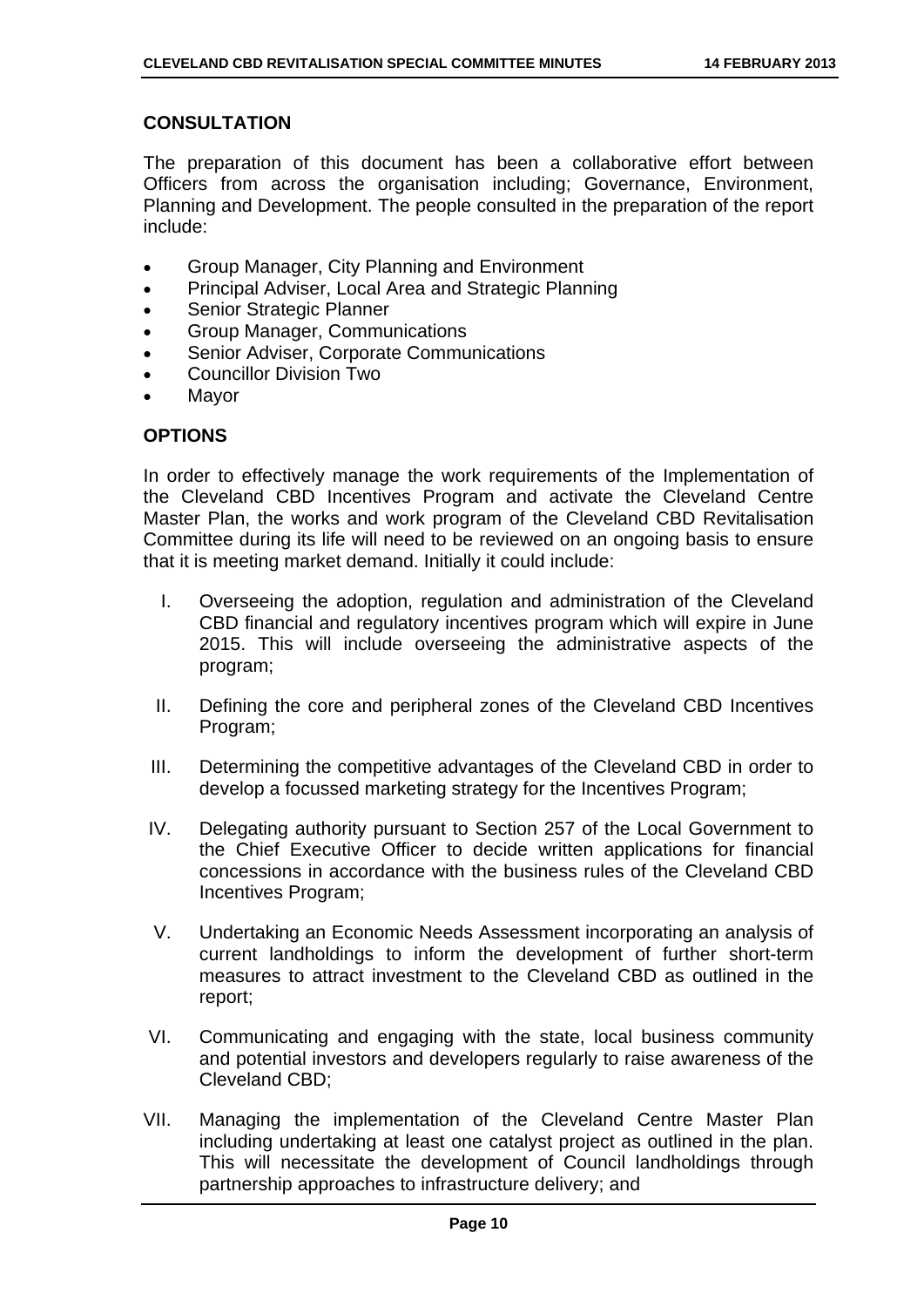VIII. Undertaking the requirements of the Economic Development Act in relation to the awarding of Priority Development Areas, should Council be successful in its application for the Cleveland CBD to be granted PDA status.

#### **OFFICER'S/COMMITTEE RECOMMENDATION**

| Moved by:           | <b>Cr C Ogilvie</b> |
|---------------------|---------------------|
| <b>Seconded by:</b> | <b>Cr J Talty</b>   |

**That Council resolve as follows:** 

- **1. To delegate to the Cleveland CBD Revitalisation Special Committee:** 
	- **a) The oversight of the adoption, regulation and administration of the Cleveland CBD financial and regulatory incentives program which will expire in June 2015. This will include overseeing the administrative aspects of the program. A focus of which will consist of, but not be limited to:** 
		- **i. Defining the core and peripheral zones of the Cleveland CBD Incentives Package;**
		- **ii. Determining the competitive advantages of the Cleveland CBD;**
		- **iii. Undertaking a focussed marketing and investment strategy;**
		- **iv. Delegating authority pursuant to Section 257 of the Local Government to the Chief Executive Officer to decide written applications for financial concessions in accordance with the business rules of the Cleveland CBD Incentives Program;**
		- **v. Undertaking an Economic Needs Assessment incorporating an analysis of current landholdings to inform the development of further short-term measures to attract investment to the Cleveland CBD as outlined in the report.**
	- **b) Communicating and engaging with the state, local business community and potential investors and developers regularly to raise awareness of the Cleveland CBD;**
	- **c) Management of the implementation of the Cleveland Centre Master Plan including undertaking at least one catalyst project as outlined in the plan. This will necessitate the development of Council landholdings through partnership approaches to infrastructure delivery; and**
	- **d) Undertaking the requirements of the Economic Development Act in relation to the awarding of Priority Development Areas, should Council be successful in its application for the Cleveland CBD to be granted PDA status.**

**CARRIED 5/0**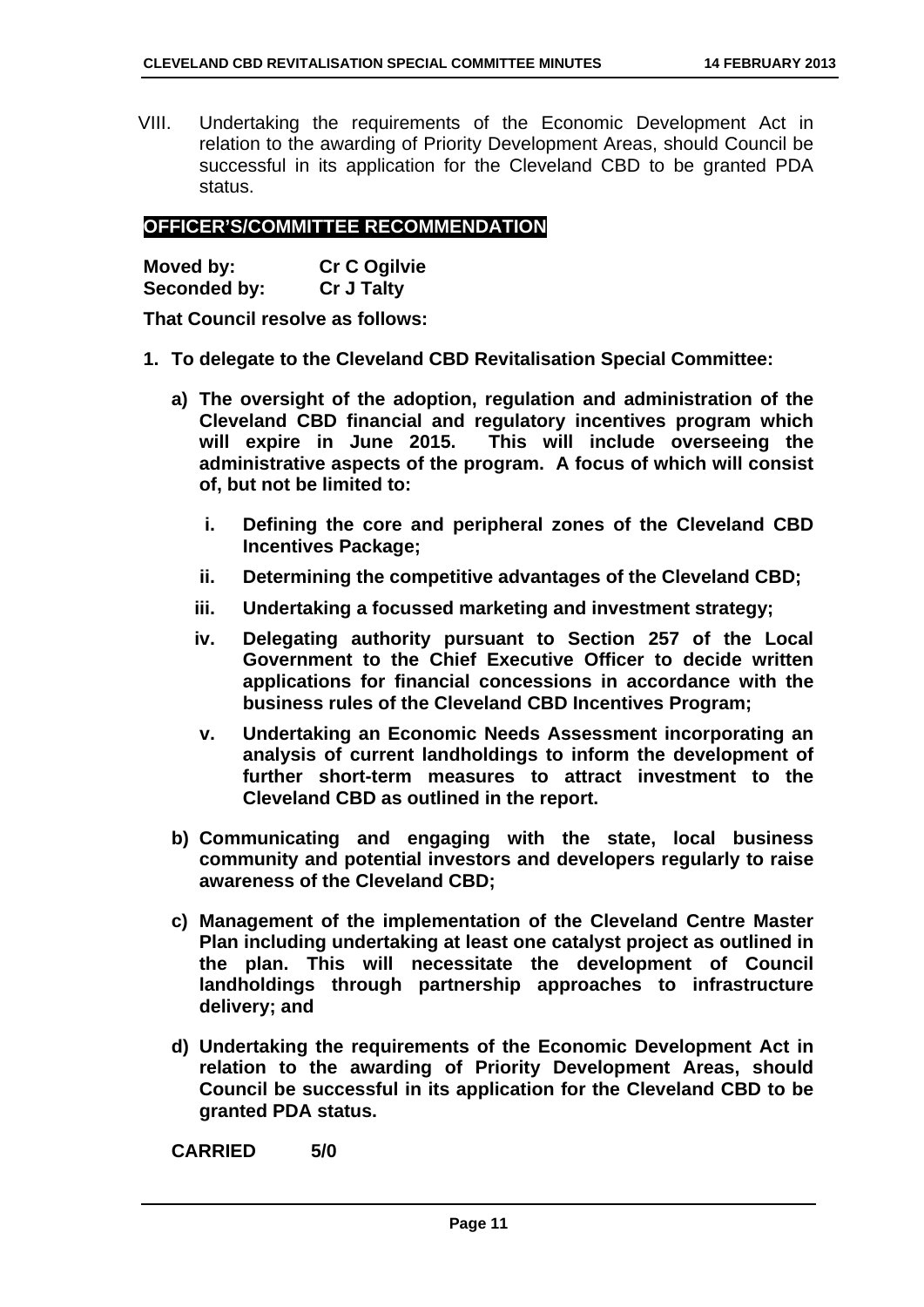#### **1.2 CLEVELAND CBD INCENTIVES PACKAGE COMMUNICATION PLAN**

| <b>Dataworks Filename:</b>  | ED Planning - Cleveland CBD - Proposed<br><b>Work Program</b><br>LUP Projects - Cleveland CBD Project |  |  |  |
|-----------------------------|-------------------------------------------------------------------------------------------------------|--|--|--|
| <b>Attachment:</b>          | <b>Cleveland CBD Incentives Package</b><br><b>Communication Plan 6 Feb 2013</b>                       |  |  |  |
| <b>Responsible Officer:</b> | <b>Nick Clarke</b><br><b>General Manager Governance</b>                                               |  |  |  |
| Author:                     | <b>Kristen Banks</b><br><b>Senior Adviser Corporate Communications</b>                                |  |  |  |

#### **PURPOSE**

The draft *Cleveland CBD Incentives Package Communication Plan* identifies a range of tactics that will be implemented to create public and media awareness about the package.

#### **BACKGROUND**

On 22 October 2012, Redland City Mayor Karen Williams announced via media release a financial and regulatory incentives package aimed at kick-starting development of the Cleveland CBD.

The media release included information that the package will commence in March 2013 and operate until June 2015. This was phase one of communications.

This Communication Plan outlines phases two and three to engage stakeholders and the community from February 2013 until June 2013.

#### **ISSUES**

Key issues are included in the Communication Plan.

#### **STRATEGIC IMPLICATIONS**

The *Cleveland CBD Incentives Package Communication Plan* will be implemented to promote investment redevelopment and new development in Redland City.

It is targeted beyond the Redlands to south east Queensland.

#### **Legislative Requirements**

There are no applicable legislative requirements.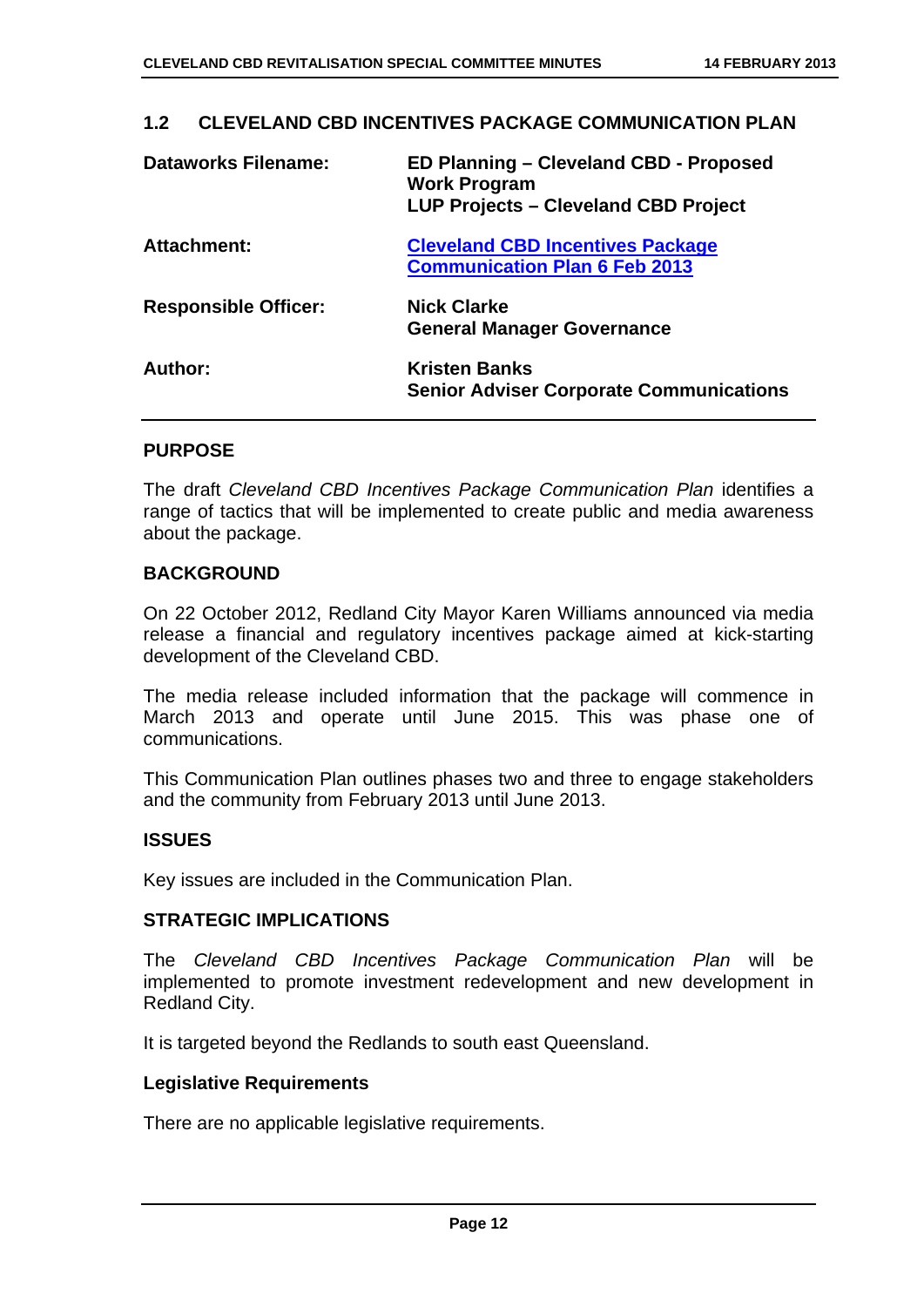#### **Risk Management**

Confidentiality of potential announcements is a risk. The key issues section of the Communication Plan outlines risks.

#### **Financial**

The budget source for this Communication Plan is yet to be determined.

The budget to implement this Communication Plan – inclusive of financial resources and human resources outlined in the Communication Plan – is \$99,550 including GST.

The financial resources component (collateral, advertising, catering, venue hire) is \$75,000 while the human resources component (0.5 Level 6 until 30 June 2013) is \$15,500. This is exclusive of GST.

Staffing resources after this date will be considered subject to the outcomes of the *Communications Review Project Plan* that identifies the need for additional resources and is to be presented to Council for consideration.

#### **People**

A part-time (0.5) Communications Adviser (Level 6) will be required until 30 June 2013 to implement this Communication Plan.

#### **Environmental**

Key issues including potential environmental impacts are included in the Communication Plan.

#### **Social**

The Communication Plan supports redevelopment of the Cleveland CBD, which would deliver significant social benefits to Redland City, including providing a civic, commercial and cultural hub with good access to public transport as well as having the potential to significantly boost the local economy, create jobs and provide significant residential accommodation.

#### **Alignment with Council's Policy and Plans**

The Communication Plan supports the *Cleveland Masterplan*, *Redlands Community Plan 2030*, *Economic Development Strategy* and *Redland Planning Scheme*.

#### **CONSULTATION**

Consultation for this Communication Plan has occurred with the Principal Advisor Strategic Economic Development, General Manager Governance and the Office of the Mayor.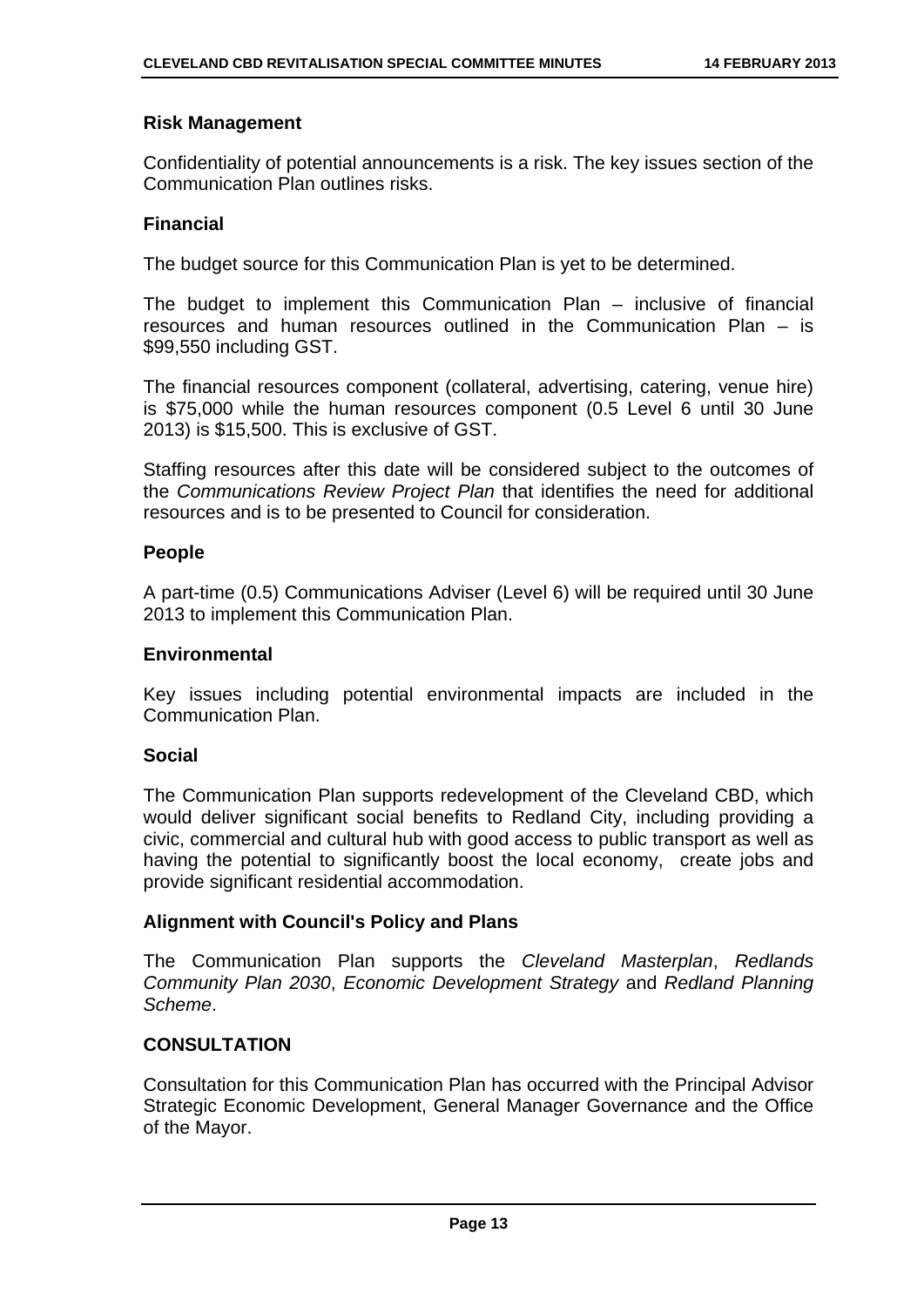#### **OPTIONS**

- 1. Approve the Communication Plan
- 2. Amend the Communication Plan

#### **OFFICER'S RECOMMENDATION**

That Council resolve to approve the *Cleveland CBD Incentives Communication Plan*.

#### **COMMITTEE RECOMMENDATION**

**Moved by:** Cr C Ogilvie<br> **Seconded by:** Cr M Edwards **Seconded by:** 

**The Committee notes the progress made toward finalising a Cleveland CBD Incentives Communication Plan.** 

**CARRIED 5/0**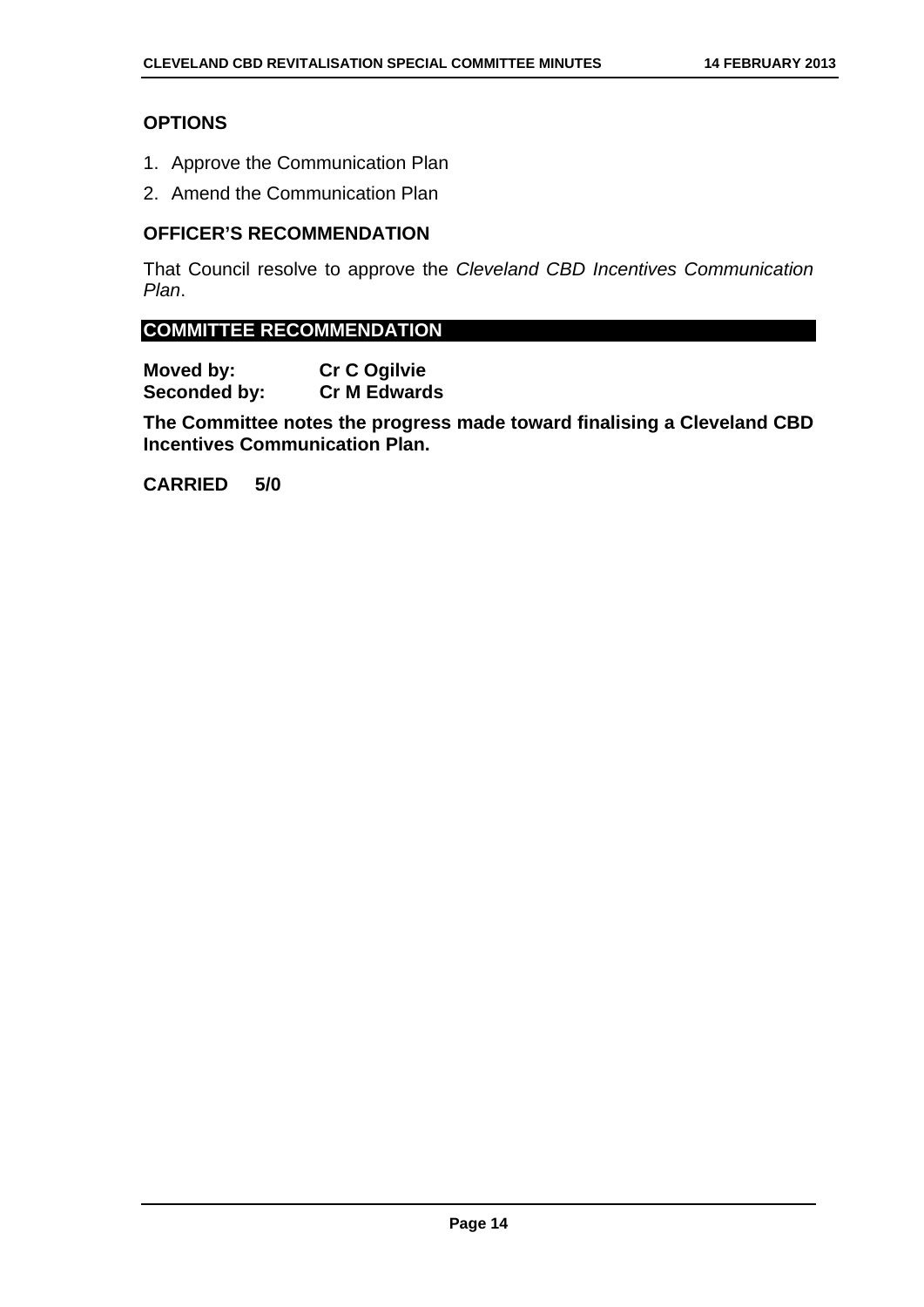| <b>Dataworks Filename:</b>   | ED Planning – Cleveland CBD - Proposed<br><b>Work Program</b><br><b>LUP Projects - Cleveland CBD Project</b>                                  |
|------------------------------|-----------------------------------------------------------------------------------------------------------------------------------------------|
| <b>Attachments:</b>          | <b>Cleveland CBD Development Incentives Area</b><br><b>Map</b><br><b>Examples of other Local Government</b><br><b>Development Initiatives</b> |
| <b>Responsible Officers:</b> | <b>Toni Averay</b><br><b>General Manager</b><br><b>Environment Planning &amp; Development</b>                                                 |
|                              | <b>Nick Clarke</b><br><b>General Manager Governance</b>                                                                                       |
| <b>Author:</b>               | <b>Toni Averay</b><br><b>General Manager</b><br><b>Environment Planning &amp; Development</b>                                                 |

#### **1.3 CLEVELAND CBD DEVELOPMENT INCENTIVES PROGRAM**

#### **PURPOSE**

The purpose of this report is to seek Council's adoption of the Cleveland CBD Development Incentives Program, proposed to operate from 1 March 2013 to 30 June 2015**.** 

#### **BACKGROUND**

The primary purpose of the proposed Cleveland CBD Incentives Program is to build confidence, encourage investment and achieve economic objectives. Council is looking to create a vibrant and attractive CBD that plays a key role in job creation for the city and accommodates an increasing share of the growing population, while at the same time, improving financial returns to Council in the form of increased rates and more efficient use of both Council and State infrastructure.

The objective of the Incentives Program is also to attract high-quality, aesthetically appealing development, demonstrating architectural integrity and street appeal. Council's commitment to financial investment in the Incentives Program supports the achievement of landmark development.

Cleveland CBD is recognised as a key regional activity centre playing a vital role in the history, lifestyle and culture, administrative and economic development of Redland City.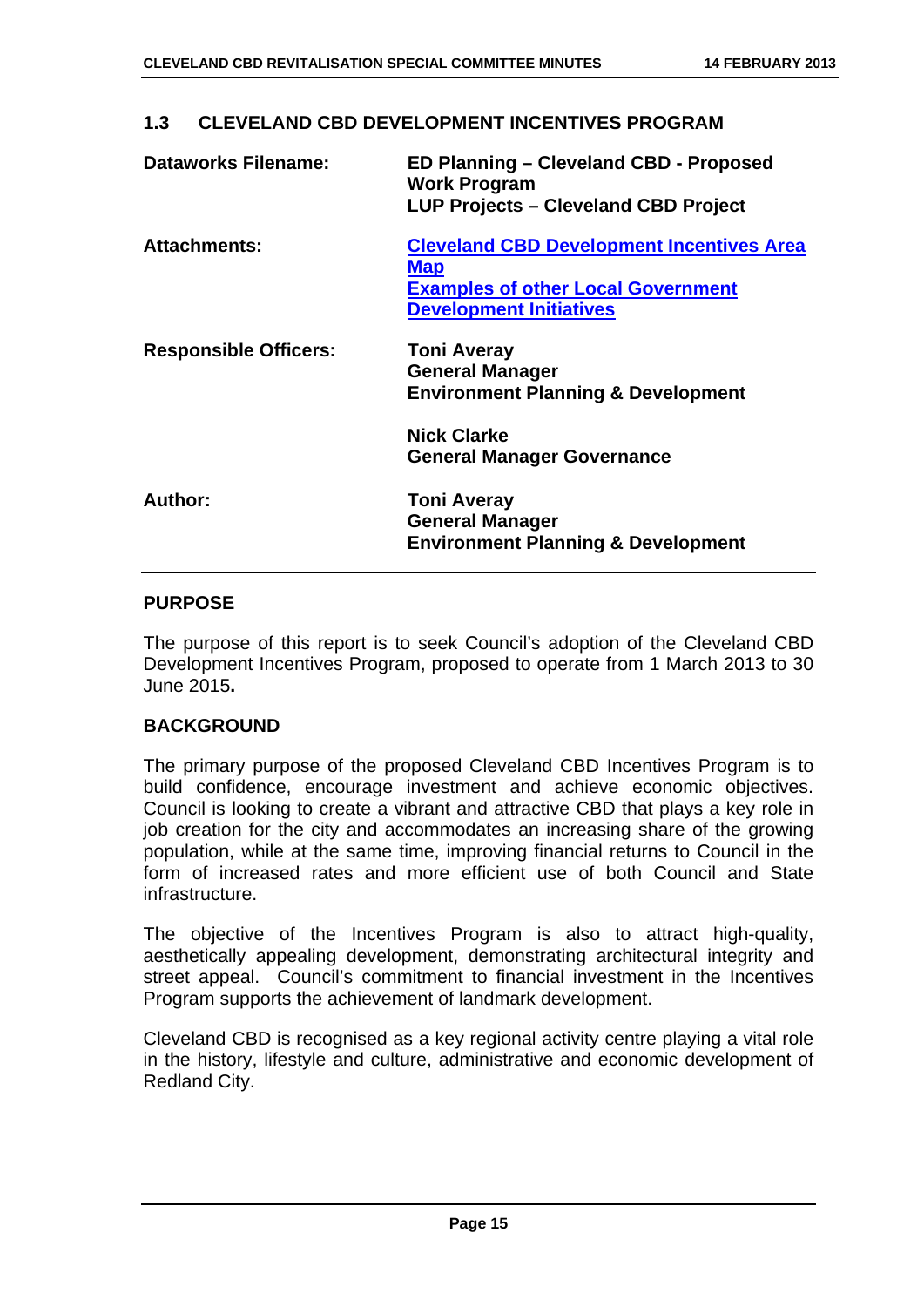In recognition of its role and significance, State and Council studies and investments have prioritised the revitalisation of the Cleveland CBD. A key activity in the last five years has been the completion of a comprehensive Master Plan which seeks to build upon the CBD's strategic assets, providing a vision to guide growth, development and investment.

A number of factors have negatively impacted on business activity and redevelopment within the CBD, including the recent global financial crisis and resulting economic downturn, as well as increasing competition and stimulus measures offered by other local government. In response to these circumstances and to provide a stimulus to build confidence, activity and momentum, Council has reaffirmed its support for the Master Plan.

The Development and Community Standards Committee on 17 October 2012 adopted in principle a range of financial, facilitative and regulatory incentives to encourage investment and revitalisation within the Cleveland CBD (Cleveland CBD Development Incentives Program)**.** Council further resolved to establish a new dedicated Committee to oversee the revitalisation program.

Council resolved as follows:

- *1. Adopt in principle the Cleveland Central Business District (CBD) Incentives Program consisting of financial and regulatory provisions as detailed in the addendum to this report as a stimulus to build confidence, activity and momentum in accordance with the following:* 
	- *a) the proposed Incentives Program shall operate until June 2015;*
	- *b) land uses eligible for the Incentives Program shall include;* 
		- *i. Aged Care and Special Needs Housing where part of a mixed use;*
		- *ii. Apartment Buildings where part of a mixed use ;*
		- *iii. Commercial Offices;*
		- *iv. Community Facility;*
		- *v. Education Facility*
		- *vi. Health Care Centre;*
		- *vii. Hotel;*
		- *viii. Indoor Recreation Facility (includes cinemas, convention centre and fitness centre);* 
			- *ix. Refreshment Establishment;*
			- *x. Shop;*
			- *xi. Tourist Accommodation.*
	- *c) Financial Incentives (such as waivers of infrastructure charges and application fees) included in the proposed Incentives Program, are subject to further financial and budgetary consideration, and*
	- *d) Regulatory Incentives in the Proposed Incentives Program include:*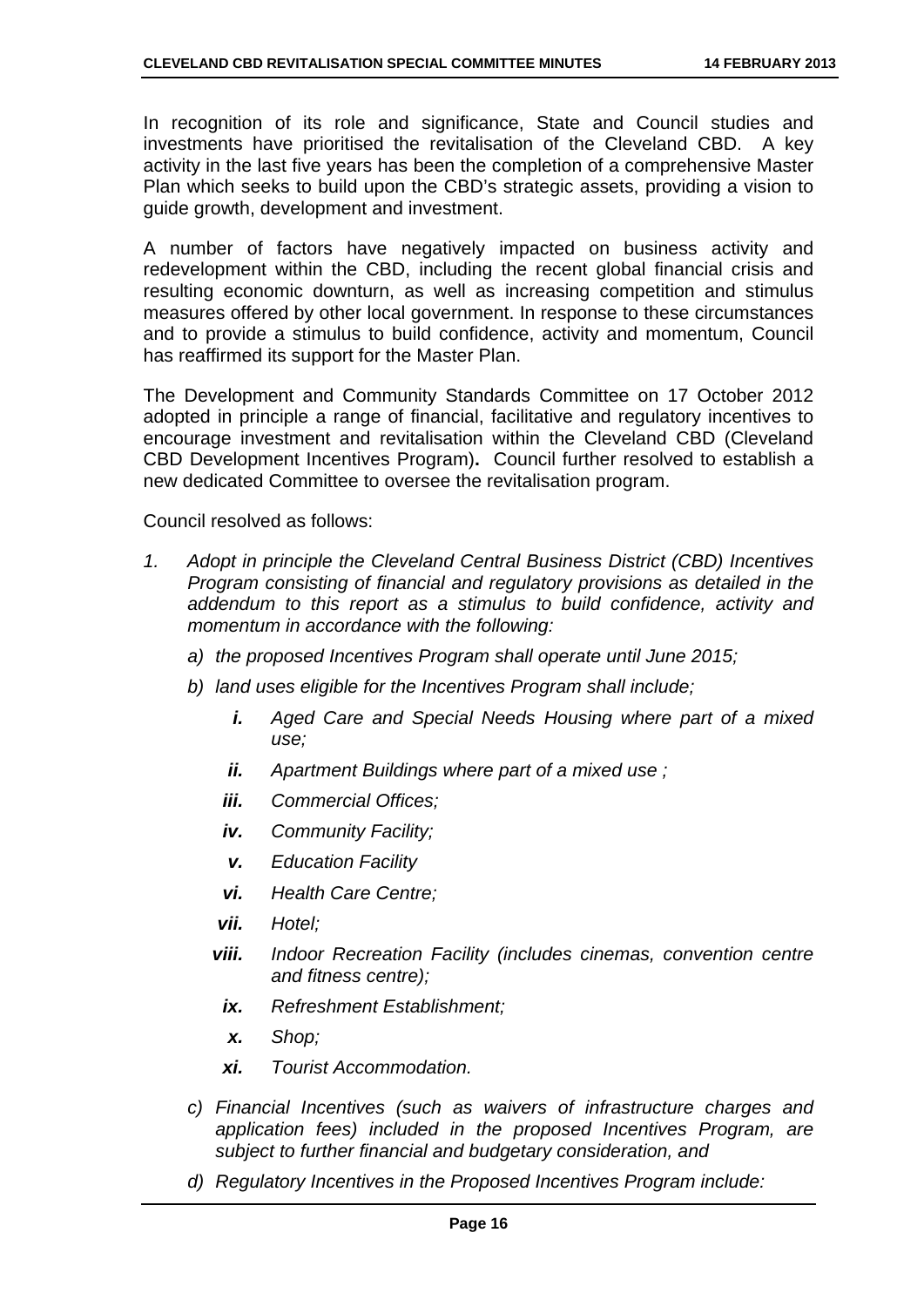- *i. Fast tracking assessment of all material change of use applications consistent with the Cleveland Master Plan and the Redlands Planning Scheme within twenty (20) business days:*
- *ii. Providing car parking concessions by adopting the Base Maximum rates for Activity Centres as identified in the "Transit Orientated development – Guide for Practitioners in Queensland" released by the Queensland Government for all material change of use applications consistent with the Cleveland Master Plan and the Redlands Planning Scheme;*
- *iii. Undertaking a number of short term amendments to the Redland Planning Scheme which will ensure changes of tenancies within the major centres are self assessable for eligible uses, amending the Major Centre Zone Code to incorporate building height mapping as adopted in the Cleveland Master Plan and incorporating a new performance criteria into the Major Centre Code that supports an increase in height above the heights in the Planning Scheme Master Plan in circumstances where it is demonstrated that the proposed development supports the revitalisation and contributes to economic and employment/residential growth within the Cleveland CBD;*
- *2. Rescind its resolution of Council 29th February 2012 namely:*

*That Council resolve to establish a task force consisting of:* 

- *Council officers;*
- *Elected representatives;*
- *Investment leaders in the Redlands;*
- *Developers (large scale);*

*to identify what is required to facilitate any redevelopment of Cleveland;* 

- *3. In lieu of establishing a taskforce consider the appointment of a Cleveland CBD Revitalisation Special Committee consisting of no more than 5 Councillors in accordance with section 61 of the Local Government (Operations) Regulation 2010 as part of the 6 month review of the committee structure post election with the proposed charter and specific tasks as outlined in the addendum to this report; and*
- *4. That the body of this report, the addendum and attachments be deemed confidential and treated as such in accordance with section 171(3) of the Local Government Act 2009.*

Incentives are being increasingly used by both the public and private sectors in order to stimulate specific development and economic outcomes. Within the public sector, governments generally stimulate development through regulation, expenditure, project facilitation and financial incentives. Attachment 1 provides examples of various incentive initiatives by various local governments in Queensland.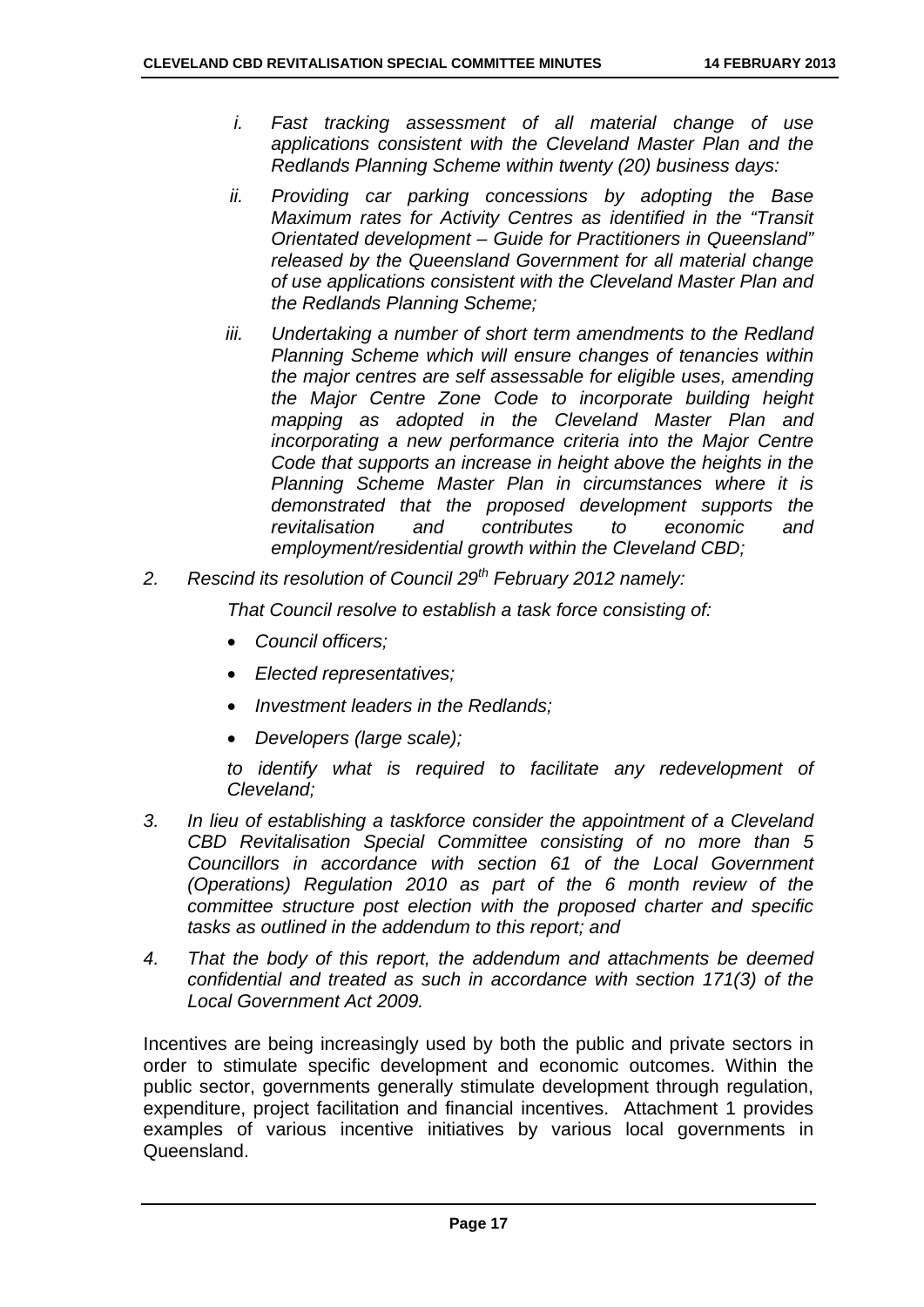#### **ISSUES**

To finalise the CBD Incentives Program, a number of matters need to be resolved as follows:

- Determining the geographical boundaries of the Cleveland CBD area eligible for the Incentives Program;
- Confirming the specific land uses and other development assessment eligibility criteria for the Incentives Program;
- Identifying the operational life of the Incentives Program; and
- Finalising the financial, facilitative and regulatory incentives included in the Incentives Program.

Each of the above matters is separately addressed in this report.

#### **Proposed life of Incentives Program**

The proposed Incentives program is being introduced to build business confidence and stimulate investment and development activity in the short term. It is important the program becomes operational as soon as possible but also remains available for a long enough period of time to allow potential developers and investors adequate opportunity for planning and delivery development.

For these reasons, it is recommended the Incentives Program commences operation in March 2013 and continue until June 2015.

#### **Land uses and other development assessment eligibility for the Incentives Program**

The Incentives Program is targeted primarily at Educational Facilities, Health Care Centre and Tourist Accommodation land uses that support the revitalisation and activation of the Cleveland CBD. Support is also provided for the following land uses:

- Aged Care and Special Needs Housing where part of a mixed use;
- Apartment Buildings where part of a mixed use ;
- Commercial Offices;
- Community Facility;
- Hotel;
- Indoor Recreation Facility (includes cinemas, convention centre and fitness centre);
- Refreshment Establishment; and
- Shop.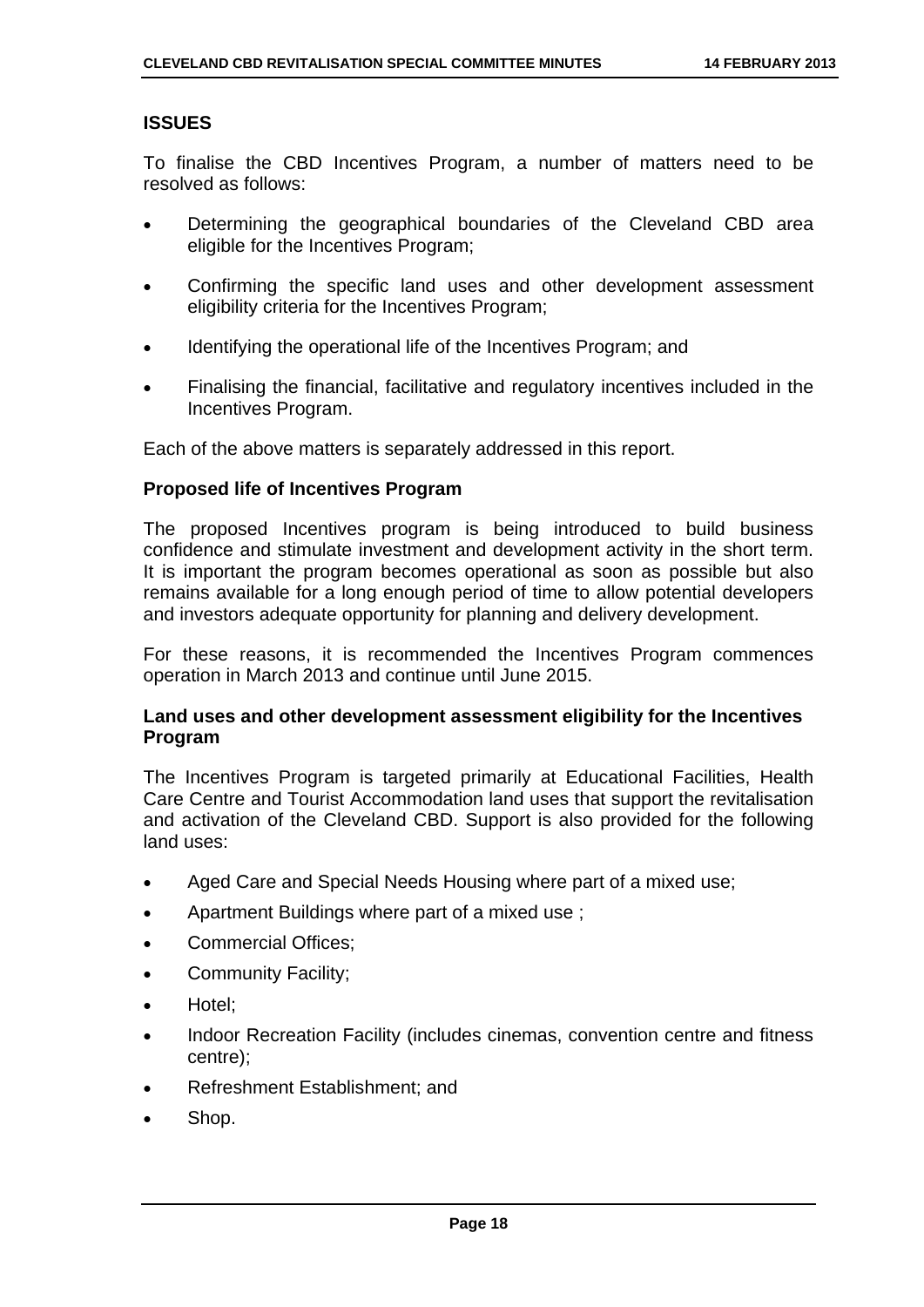Eligible development applications must be able to demonstrate consistency with the Redlands Planning Scheme and the Cleveland Master Plan.

#### **Geographical Area**

The Cleveland Master Plan adopted in September 2010 provides a logical basis for defining the broad geographical extent of the proposed incentives area. However, recognising the large area covered by the Master Plan, it is proposed the incentives area be divided into two discreet precincts comprising a central core focussed on part of Bloomfield and Middle Streets, and a surrounding secondary area.

Attachment 2 - Cleveland CBD Development Incentives Area Map identifies the proposed Cleveland CBD Primary and Secondary Incentives areas.

It is noted that there are a number of existing approvals in the immediate vicinity but outside the CBD Primary and Secondary Incentives areas. Council may choose to exercise discretion to consider applications for concessions for compatible developments on their merits, subject to budgetary, need and equity considerations.

#### **Financial, facilitative and regulatory Incentives**

#### **1. Financial Incentives**

#### (a) Infrastructure Charges

Infrastructure charges are levied by Council against new development to fund a proportion of the total costs associated with providing trunk infrastructure. These costs are carefully calculated in a transparent and equitable manner ensuring costs of new infrastructure are fairly apportioned between existing and new development. In the current economic climate, these costs can influence the selection and/or viability of a development. Their removal, or a concession for a limited duration, can improve development viability and help to bring forward development in the short term. Any new development will in turn assist Council in achieving a density of CBD activity which will service a more efficient infrastructure base and generate greater rates and values, as well as playing an important role in revitalising the Cleveland Centre.

However, while reducing infrastructure contributions offers a potential stimulus for development, Council must recognise that waiving these charges will ultimately increase Council's trunk infrastructure costs. Therefore, it is recommended that the availability of infrastructure charge concessions offered as part of the Cleveland CBD Incentives Program should be capped. In the first instance, a \$1.5 million infrastructure charge cap is proposed. Should this amount be exhausted early in the life of the Incentives Program, Council may exercise discretion to consider an increase in the capped amount.

It is recommended that Council adopt the following infrastructure contribution concessions*:*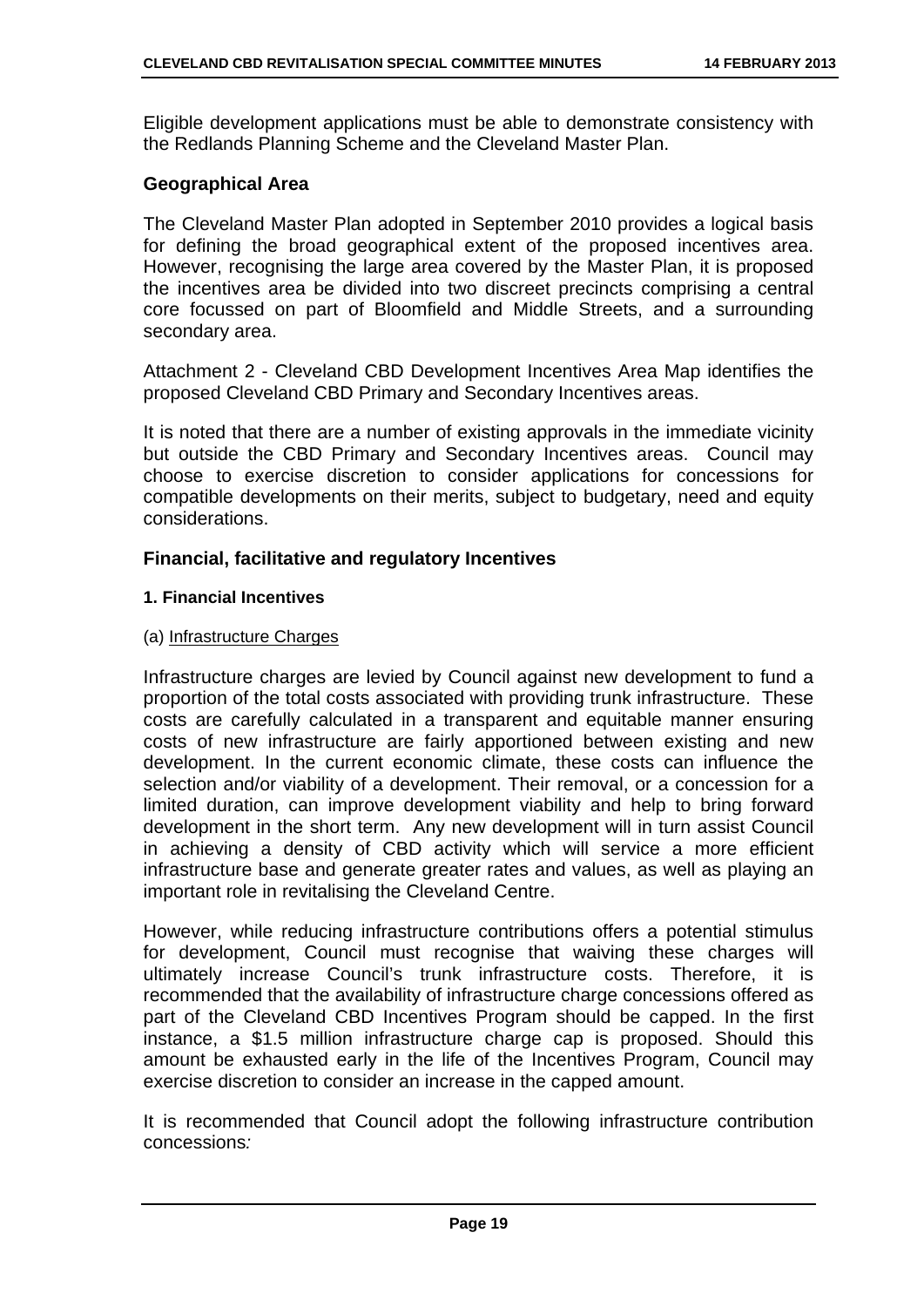*Council will provide infrastructure contributions concessions on a first come first served basis for new approved material change of use development ( involving building works) which:* 

- *is identified as eligible for the Incentives Program as defined below;*
- *is consistent with the Redlands Planning Scheme and outcomes envisaged by the Cleveland Master Plan ; and*
- *involves building works which can demonstrate substantial completion by 30 June 2016.*

*The infrastructure contributions concession is available for eligible developments as follows:* 

- *100% concession Primary Incentives Area for all eligible uses;*
- *100% concession Secondary Incentives Area for Educational Facilities, Health Care Centre and Tourist Accommodation;*
- *75% concession Secondary Incentives Area for remaining eligible uses as follows:* 
	- *i. Aged Care and Special Needs Housing where part of a mixed use;*
	- *ii. Apartment Buildings where part of a mixed use ;*
	- *iii. Commercial Offices;*
	- *iv. Community Facility;*
	- *v. Hotel;*
	- *vi. Indoor Recreation Facility (includes cinemas, convention centre and fitness centre);*
	- *vii. Refreshment Establishment; and*
	- *viii. Shop.*

To implement the concessions identified above a resolution is required to amend the operation of the Adopted Infrastructure Charges Resolution (AICR) for the life of the Incentives Program.

#### (b) Development and operational works application fees

To further encourage development within the Primary Incentives Area of the Cleveland CBD Incentives Program Area, opportunity exists to offer concessions for development fees and charges for qualifying projects. These include:

- New material change of use development ( involving building works); and
- Operational works for new approved Material Change of use development (involving building works).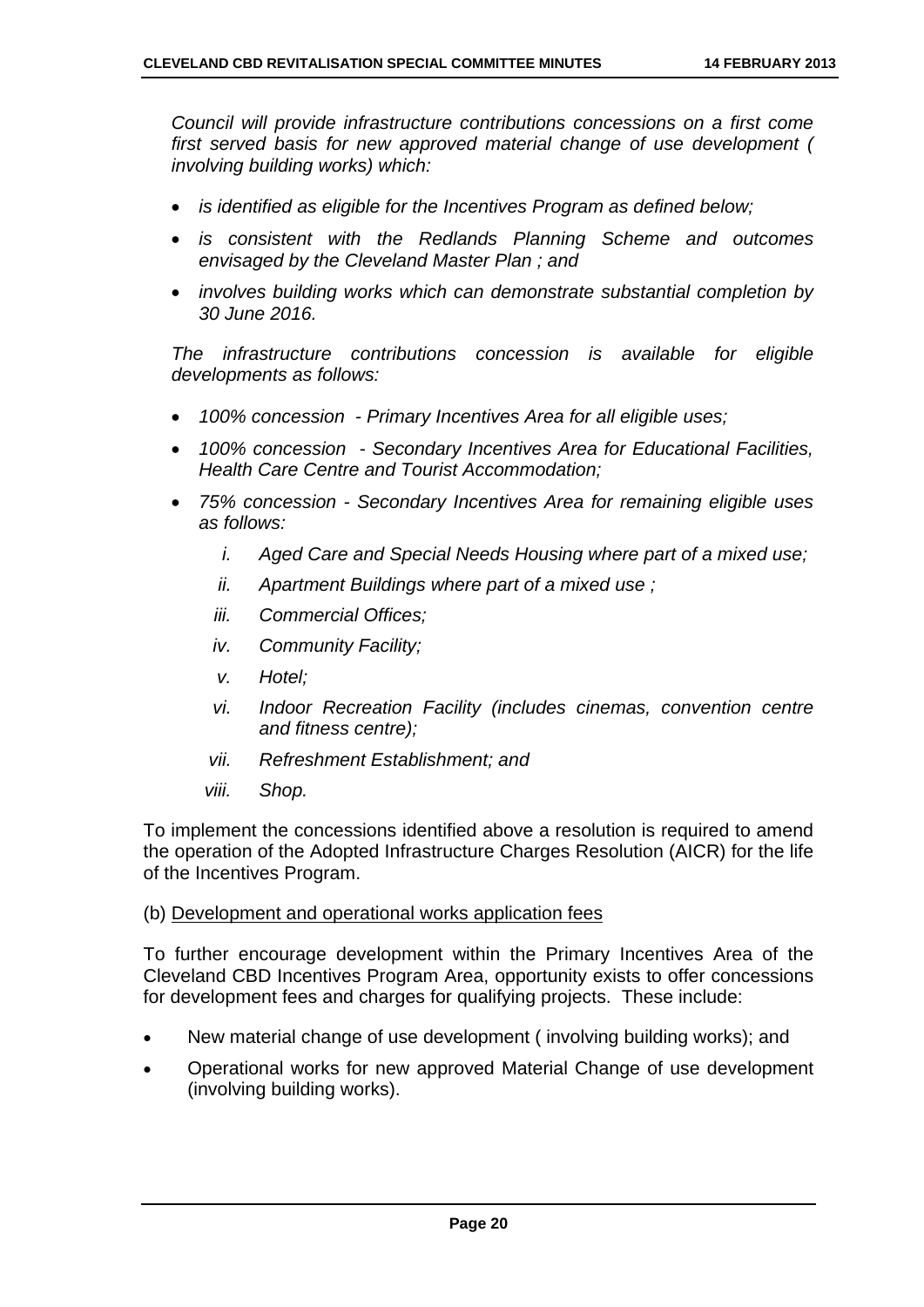It is recommended Council adopt the following application fee concessions:

*Council will provide development application fee concessions, on a first come first served basis, for well-made applications for new material change of use development (involving building works), and operational works for new approved Material Change of use development (involving building works) which:* 

- is identified as eligible for the Incentives Program as defined below;
- is consistent with the Redlands Planning Scheme and outcomes envisaged by the Cleveland Master Plan; and
- involves building works which can demonstrate substantial completion by 30 June 2016.

*The development application fee concessions are available for eligible developments as follows:* 

- 100% concession Primary Incentives Area for all eligible uses;
- 100% concession Secondary Incentives Area for Educational Facilities, Health Care Centre and Tourist Accommodation;
- 75% concession Secondary Incentives Area for remaining eligible uses as follows:
	- *i. Aged Care and Special Needs Housing where part of a mixed use;*
	- *ii. Apartment Buildings where part of a mixed use ;*
	- *iii. Commercial Offices;*
	- *iv. Community Facility;*
	- *v. Hotel;*
	- *vi. Indoor Recreation Facility (includes cinemas, convention centre and fitness centre);*
	- *vii. Refreshment Establishment; and*
	- *viii. Shop.*

*While development application fee concessions, like infrastructure charges concessions, offer a potential stimulus for development, these concession will reduce Council's revenue and therefore impact on Council's overall budget position. Therefore, it is recommended that the availability of development application fee concessions offered as part of the CBD Incentives Program should be capped. In the first instance, a \$250,000 cap is proposed.* 

*To implement these application fee concessions within the CBD Incentives Area, amendments will be required to the adopted fees and charges in accordance with Part 10 of Chapter 4 of the Local Government Regulation 2012.*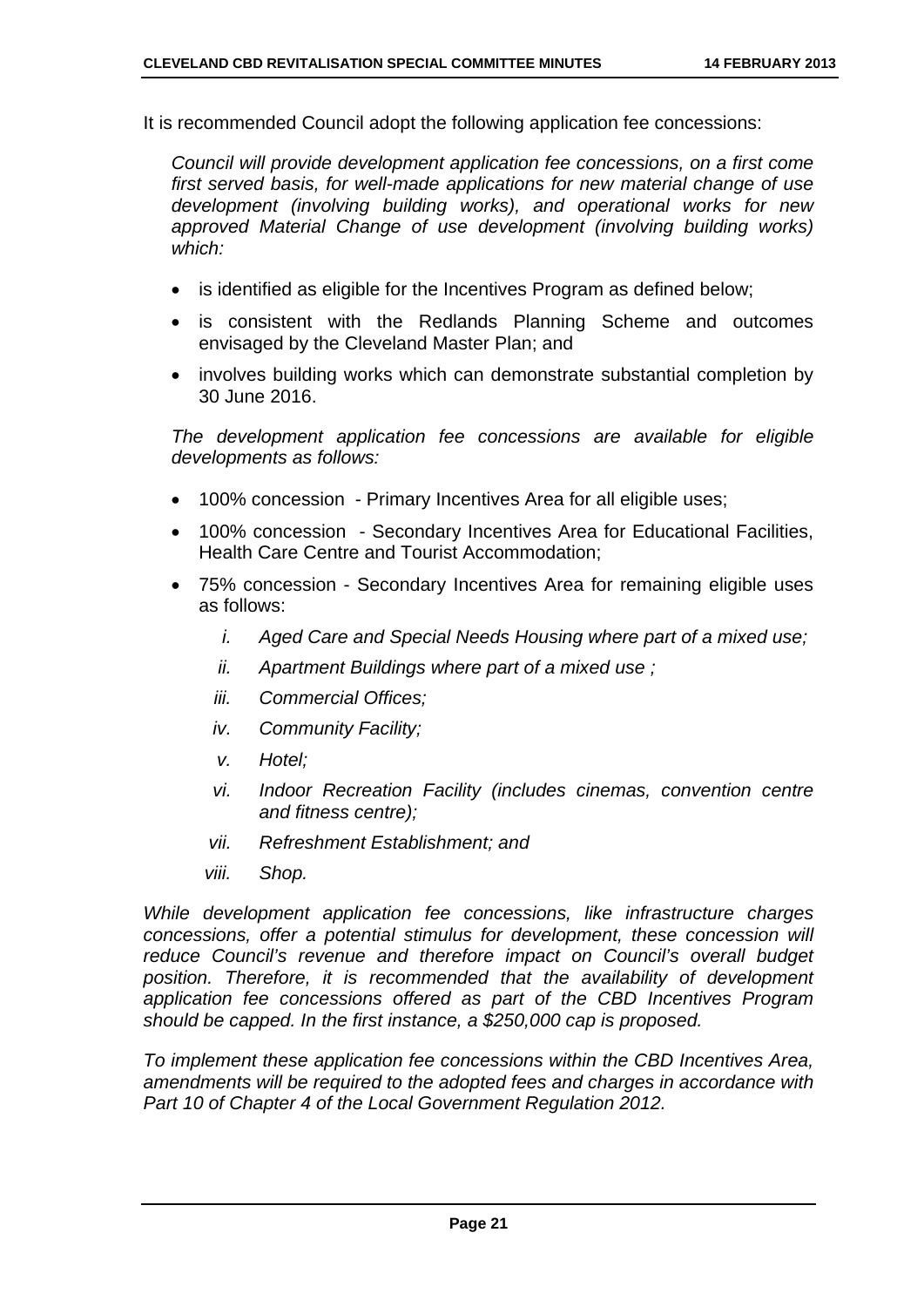#### (c) Council Rating and Utility charge exemptions during construction

*Council's power to reduce or waive rates and service charges is regulated by the provisions of Part 10 of Chapter 4 of the Local Government Regulation 2012.* 

*In summary the effect of these laws is as follows:* 

- *1. Council can give the type of concessions contemplated if Council is satisfied that "…the concession will encourage the economic development of all or part of the local government area…" (s.120 (1)(C));*
- *2. The concession may be a "…a rebate of all or part of the rates or charges…" (s.121(a));*
- *3. The concession can be granted only by a resolution of the Council. The resolution must be either:-* 
	- a resolution granting the concession to a specific rate payer who has applied for it (s.122(1) (a)); or
	- a resolution granting the concession to the members of a specific class of rate payers (s122(1)(b)).
- *4. Council can impose conditions upon the giving of the concession, including that the ratepayer provide Council with evidence, and that the concession will apply for a limited duration only. (s.122(5)) and (s.122(6)).*

Council can grant the concession of rates and service charges as part of the Incentives Program by making appropriate resolutions. This offers potentially additional financial incentives to stimulate private investment in the centre.

It is recommended Council adopt the proposed concession from Rating and Utility Charges during construction for eligible applications on the following basis:

*Council will provide rating and utility charge concession during the construction phase for approved new development on the following basis:* 

- *is identified as eligible for the Incentives Program as defined below;*
- *is consistent with the Redlands Planning Scheme and outcomes envisaged by the Cleveland Master Plan; and*
- *involves building works which can demonstrate substantial completion by 30 June 2016.*

*The rating and utility charge concessions are available for eligible developments as follows:* 

- *100% concession Primary Incentives Area for all eligible uses;*
- *100% concession Secondary Incentives Area for Educational Facilities, Health Care Centre and Tourist Accommodation;*
- *75% concession Secondary Incentives Area for remaining eligible uses as follows:*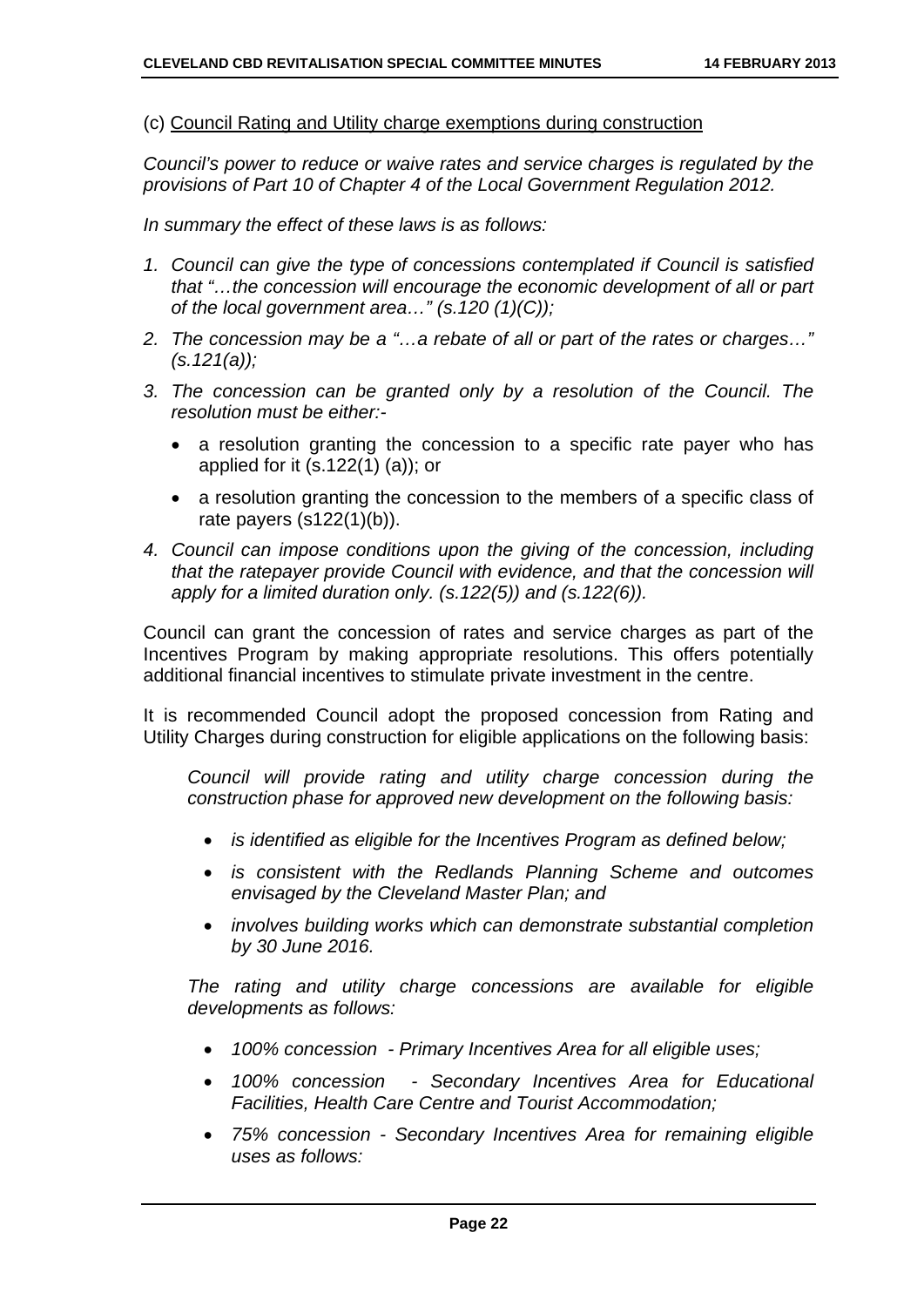- *i. Aged Care and Special Needs Housing where part of a mixed use;*
- *ii. Apartment Buildings where part of a mixed use ;*
- *iii. Commercial Offices;*
- *iv. Community Facility;*
- *v. Hotel;*
- *vi. Indoor Recreation Facility (includes cinemas, convention centre and fitness centre);*
- *vii. Refreshment Establishment; and*
- *viii. Shop.*

To implement a rating and utility charge concession during construction for applicable developments a further Council resolution would be necessary pursuant to part 10 of Chapter 4 of the *Local Government Regulation 2012.*

#### **2. Regulatory Incentives**

#### (a) Development Assessment Timeframes

Uncertainty with development application timeframes can add significantly to project risk. To address this matter Council has progressively implemented an accelerated development assessment program. The program streamlines the assessment of identified complying applications and aims to significantly reduce the assessment process time. At present, accelerated assessment is available for Material Change of Use and Building works assessable against the RPS for dwelling houses, small lot housing, domestic outbuildings and additions, dual occupancies and multiple dwellings up to 10 units where located in an appropriately zoned land. Longer term opportunity exists for this program to include development consistent with the Cleveland Master Plan located within the Cleveland CBD Incentives Program Area.

To reduce development risk, encourage business confidence and stimulate private investment within the CBD within the short term, it is recommended Council establish an initiative to "fast track" new development applications within the Cleveland CBD Incentives Program Area Map on the following basis:

*Council will fast track and determine new material change of use and operational works development applications (involving building works) which are well made and which are consistent with the Redlands Planning Scheme and Cleveland Master Plan within twenty (20) business days.* 

In recommending this approach it is important to acknowledge the ability to fast track material change of use and operational works applications within the Cleveland CBD will rely on a partnership approach with the development industry to ensure development applications are consistent with the Redlands Planning Scheme and Cleveland Master Plan, and that all relevant information necessary to determine the application is submitted at the time of lodgement.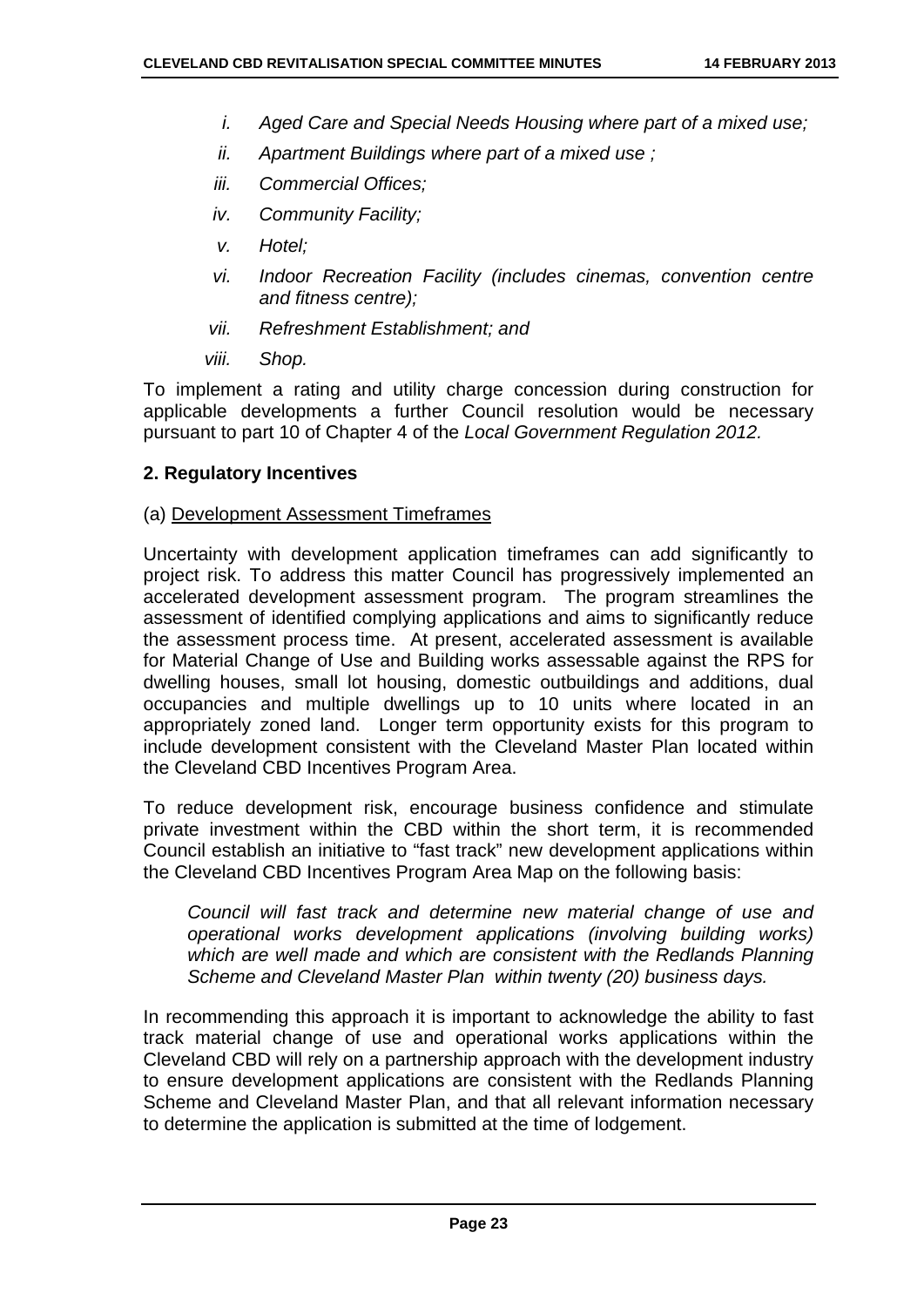#### (b) Car parking concessions

For developments of four storeys and above it is generally necessary to provide basement or podium car parking. The difference in cost between this form of parking provision (approximately \$20,000-\$25,000 per space) and on ground parking (\$1,500-\$2,000 per space) is significant. In the current financial conditions this factor may render a development unviable.

Providing sufficient parking without stifling development is a significant challenge. In this regard it is noted the Queensland Government has prepared a Transit Orientated Development (TOD): Guide for Practitioners in Queensland which sets a base maximum and a preferred maximum car parking rate in Activity Centres. The variation between the TOD Guideline and the Redlands Planning Scheme (RPS) car parking requirements are significant as indicated in Table 1.

| <b>TOD Guideline for Activity Centres</b>         |                         |                          | <b>Redland Planning Scheme</b>         |                   |                                           |
|---------------------------------------------------|-------------------------|--------------------------|----------------------------------------|-------------------|-------------------------------------------|
| <b>Activity Centres</b>                           | Car parking rates       |                          | <b>Use</b>                             |                   | Car parking rates                         |
| <b>Residential</b>                                | <b>Base</b><br>max.     | <b>Preferred</b><br>max. | <b>Apartment Building</b>              |                   | 1 space per unit<br>1 visitor space per 4 |
| (car spaces per unit)                             | 1 space<br>per unit     | .75 per unit             |                                        |                   | dwellings                                 |
|                                                   | 1 space<br>per<br>100m2 | 1 space<br>per 200m2     | <b>Commercial Office</b>               |                   | 1 space per 30m2<br>gross leasable area   |
| <b>Retail and office</b><br>(car space per square |                         |                          |                                        | 200m2 or<br>less  | 5.0 spaces per 100m2<br><b>GFA</b>        |
| metres)                                           |                         |                          | <b>Shop</b><br>(car                    | 201m2-<br>2000m2  | 6.0 spaces per 100m2<br><b>GFA</b>        |
|                                                   |                         |                          | space per<br>100m <sub>2</sub><br>GFA) | 2001m2-<br>200000 | 5.5 spaces per 100m2<br><b>GFA</b>        |
|                                                   |                         |                          |                                        | 200001 or<br>more | 4.2 spaces per 100m2<br><b>GFA</b>        |

#### **Table 1: TOD Guidelines and RPS car parking rates**

There is opportunity for Council to utilise the base rates within the TOD Guideline as the basis for car parking requirements for eligible developments within the Cleveland CBD Incentives Program Area. Council previously endorsed this approach when the draft Incentives Program was initially considered by Council at its Development Assessment and Community Standards Committee on the 17 October 2012.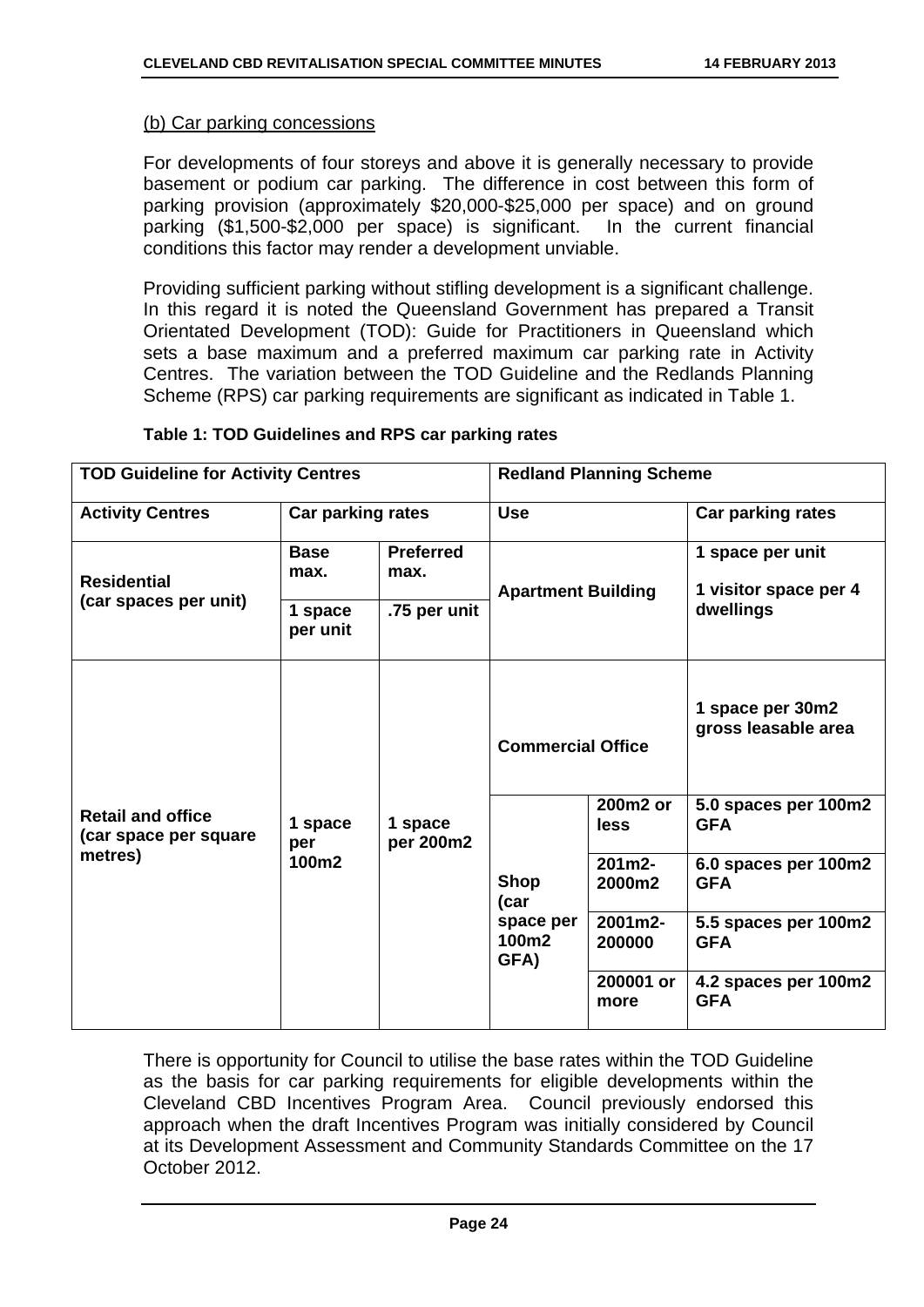Accordingly it is recommended that Council resolve as follows:

*Council will utilise the Base Maximum Car parking rates for Activity Centres as identified in the "Transit Orientated Development – Guide for Practitioners in Queensland" released by the Queensland State Government for new material change of use development applications (involving building works) which :* 

- *are consistent with the Redlands Planning Scheme and outcomes envisaged by the Cleveland Master Plan ;*
- *are for land uses identified as eligible for the Incentives Program;*
- *are lodged with Council prior to 30 June 2015; and*
- *involve building works which can demonstrate substantial completion by 30 June 2016.*

In circumstances where Council is satisfied that a material change of use application (involving building works) can provide onsite car parking in accordance with the base maximum rates for Activity Centres as identified of the TOD guideline for Activity Centres, it will be deemed to satisfy the relevant Specific Outcome of the Access and Parking Code of the Redlands Planning Scheme.

#### (c) Redland Planning Scheme amendments

A number of short term amendments to the Redland Planning Scheme are currently being pursued which will ensure changes of tenancies within the Cleveland CBD are self assessable for eligible uses as well as ensuring height limits within the Centre are consistent with the Cleveland Master Plan. These changes will only come into effect once the Redlands Planning Scheme has been amended.

Longer term as part of the 2016 Redlands Planning Scheme review, Council will investigate further opportunities to reduce levels of assessment within the Cleveland CBD and simplify design codes.

#### **3. Facilitative Incentives**

Council officers provided an overview of the CBD development initiatives endorsed in principle by Council on 17 October 2012 to the Redlands Developers Forum in October 2012. While supportive of the proposed draft incentives, a number of developers identified the need for a Development Advocate to be established within Council. The Advocate's role would be to work with developers to assess the suitability and impact of a proposed development and provide advice and guidance on necessary approvals and assessment processes, as well as to work within Council to help stream-line and fast track assessment processes for eligible applications.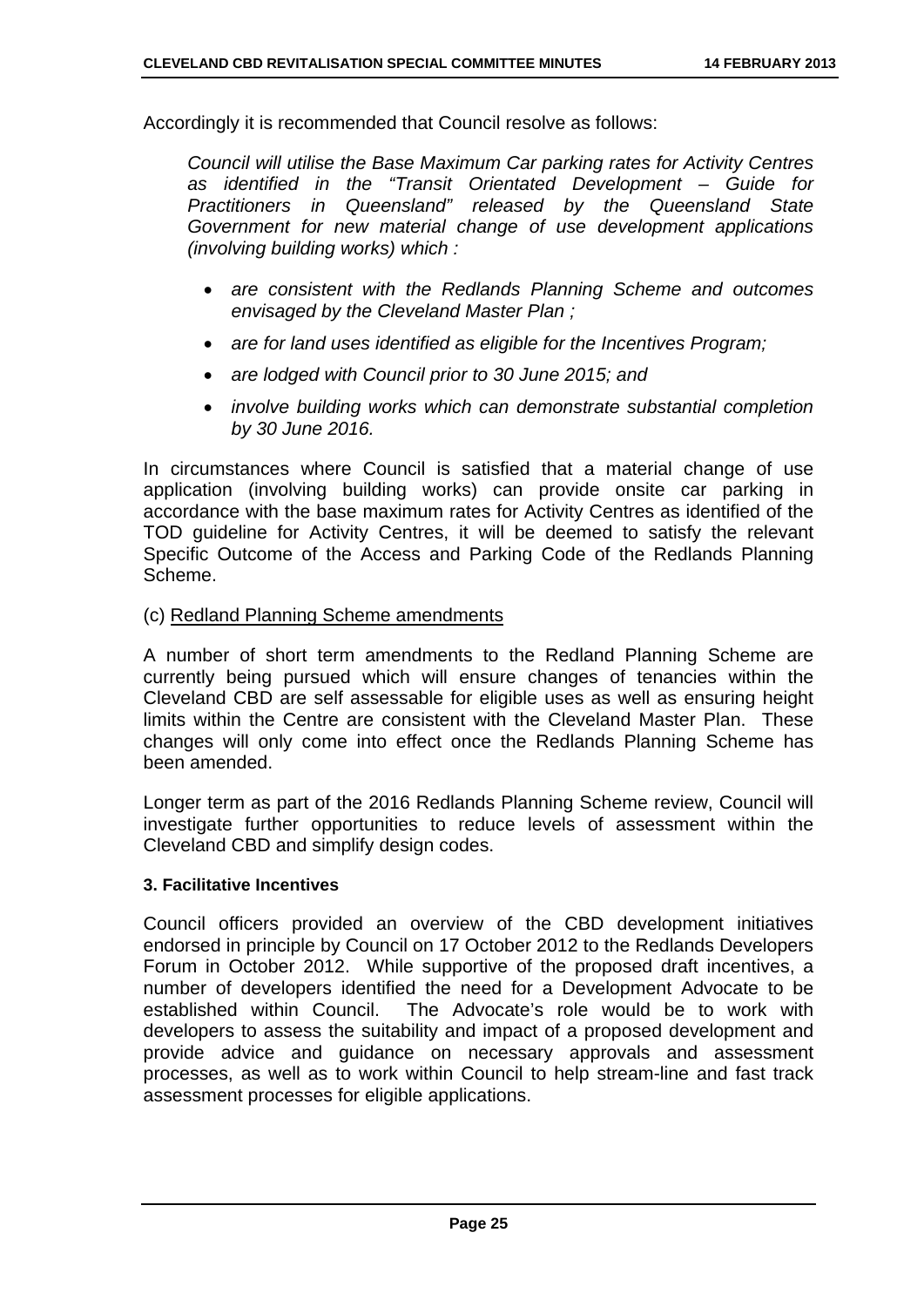There is significant merit in identifying a Development Advocate as part of the Cleveland CBD Incentives Program. It would be appropriate to delegate authority to the CEO to determine an appropriate officer or team with responsibility to undertake the Development Advocate role.

To help inform the work of the CBD Revitalisation Committee and to better define the role of the Development Advocate, it is proposed that a Cleveland CBD Economic Needs Study incorporating an analysis of key landholdings be commissioned. This will update Council's current understanding of local and global employment, development and technology trends and opportunities. This work will be included in the proposed work program to be considered by the Committee in a separate report.

#### **Conclusion**

The Cleveland CBD is recognised as a key regional activity centre playing a vital role in the history, lifestyle and culture, administrative and economic development of Redland City. Numerous state and local planning and economic studies have prioritised the development of the CBD including the recently completed Cleveland Master Plan. While these initiatives will be of great strategic importance to the development of the CBD, their implementation and impact will be medium to longer-term.

Cleveland CBD needs an immediate stimulus to encourage confidence, investment activity and momentum. The select use of facilitative, financial and regulatory incentives represents an effective means to assist in the achievement of Council's CBD planning, economic development and growth objectives.

The Cleveland CBD Development Incentives Program is a significant initiative which, in combination with other opportunities currently being investigated by Council will play an important role in stimulating investment and redevelopment opportunities within the Cleveland CBD.

#### **Key Stakeholders**

The existing land holders within the Cleveland CBD are recognised as key stakeholders in the implementation of this Incentives Program. Council welcomes and will facilitate stakeholder and wider development industry feedback regarding the Incentives Program. A developer reference group is being established, and the Incentives Program will be an early topic for reference group consideration.

The Committee will continue to monitor the effectiveness of the Incentives Program and will welcome feedback from all interested stakeholders.

#### **STRATEGIC IMPLICATIONS**

Revitalisation of the Cleveland CBD is recognised as a strategic priority of Council Implementation of the Cleveland CBD Development Incentives Program is critical in stimulating investment and redevelopment opportunities within the CBD in the short to medium term.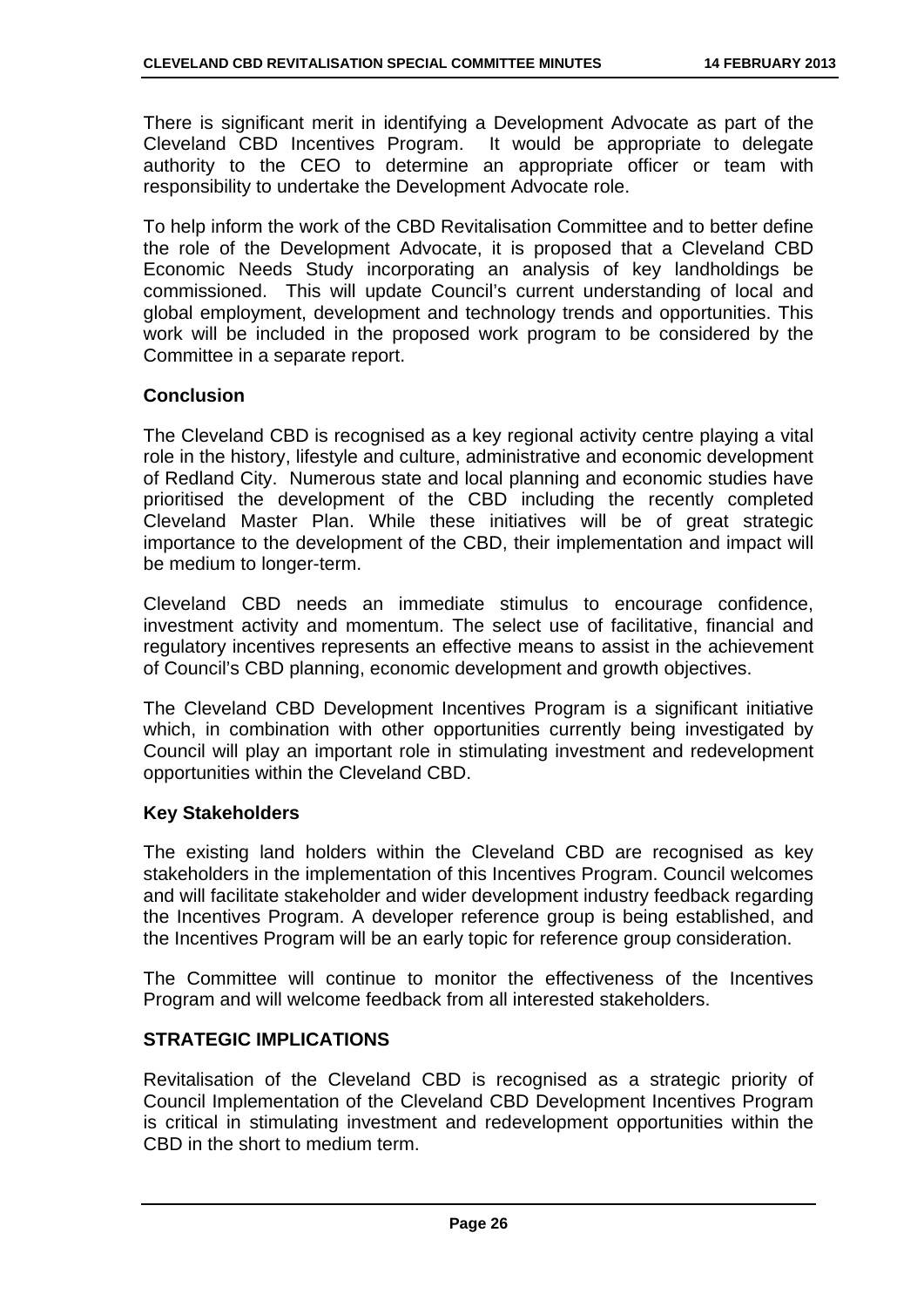#### **Legislative Requirements**

To facilitate the implementation of the Cleveland CBD Development Incentives Program a number of resolutions in accordance with the *Local Government Act* and Regulation and Adopted infrastructure Charges Resolution are necessary. These requirements are identified in the issues section of this report.

#### **Risk Management**

#### *Opportunities*

- Support implementation of the Cleveland Master Plan ;
- Renewed investor and consumer confidence in Cleveland;
- Increased employment growth across a range of sectors;
- Increased economic growth;
- Greater mixed use development; and
- Potential to increase rateable properties within the CBD and increase to revenue stream

#### *Risks*

- Potential Financial costs associated with implementation of Incentives Program;
- Investors continue to bypass Cleveland in favour of other areas of Southeast Queensland that offer potentially greater return on investment;
- Perception that the focus on Cleveland is at the expense of other areas in the City;
- Planned developments that seek to take advantage of incentives but do not proceed to the construction phase; and
- Potential for interest only in the primary incentives area and not in the secondary area.

#### **Financial**

Implementation of the Cleveland CBD Development Incentives Program will potentially impact upon a number of revenue streams including infrastructure charge contributions, development application fees and rating and utility charges during the life of the program. Maximum concessions have been identified in the report as follows:

- Infrastructure Charges concessions initial cap of \$1.5 million
- Development Application Fees concessions cap of \$250,000
- Rating and utility concessions no cap identified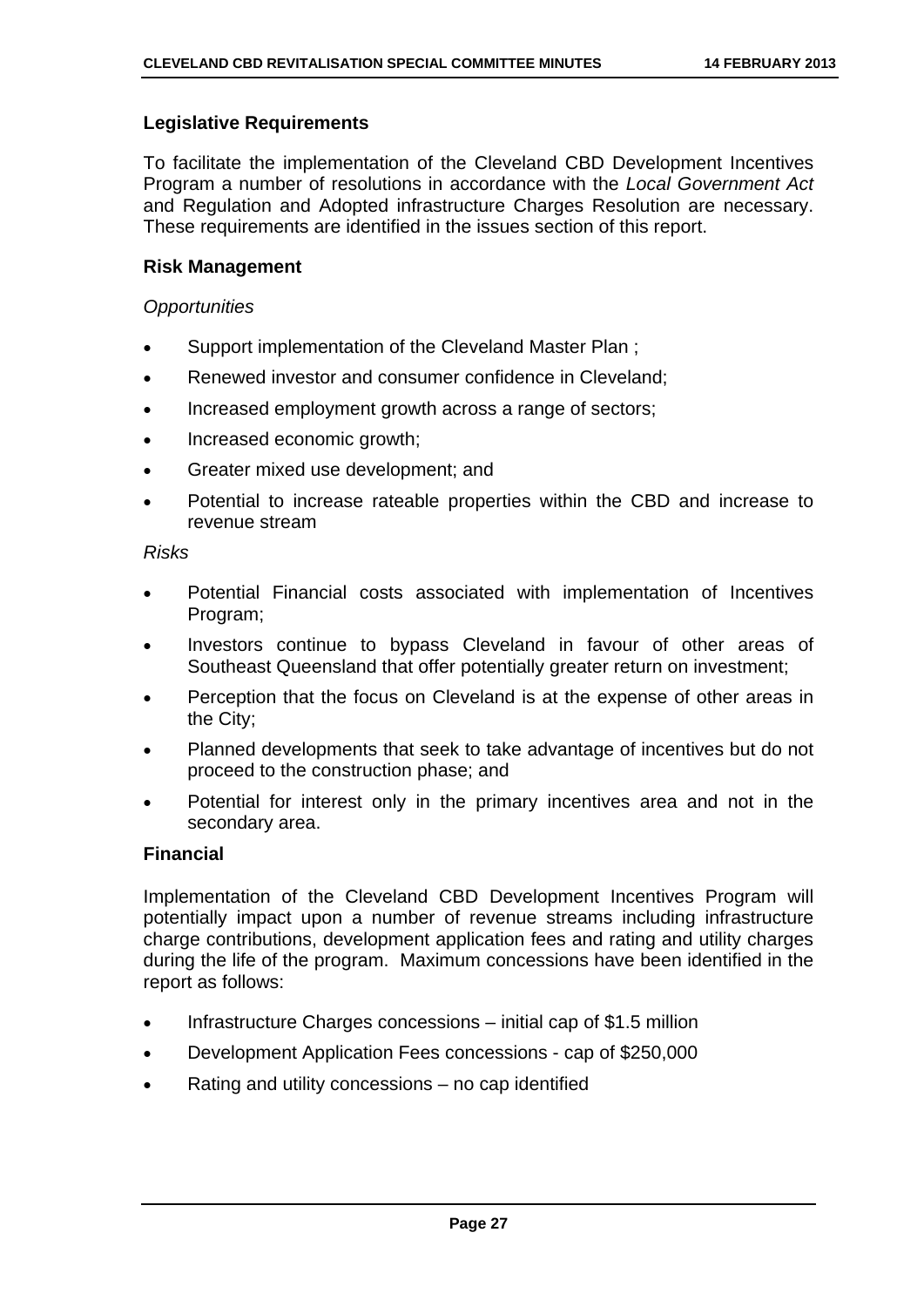As discussed in this report, whilst reducing infrastructure contributions offers a potential stimulus for development in the short term, waiving these charges will in the longer term increase Council costs in delivering trunk infrastructure networks identified in the recently adopted Priority Infrastructure Plan.

In the short term it is envisaged that the program can be delivered without requiring significant revision of the current estimates of infrastructure charges. However, provision needs to be made within Council budget deliberations for the financial impact of the Incentives Program on future budgets. The impacts will also need to monitored as part of Council's quarterly budget review process.

#### **People**

Undertaking the implementation of the Cleveland CBD Incentives Program will require ongoing involvement of officers from across a number of departments to oversee implementation and manage and process development applications. officers will be affected most notably in the following Departments:

- Environment, Planning and Development
- City Services
- Corporate Services
- Governance
- **Finance**

#### **Environmental**

Environmental improvements associated with changes outlined in the Master Plan include:

- Improved amenity and urban design outcomes within the Centre
- Potentially greater use of public transport with less reliance on the use of private vehicles
- Improved environmental requirements to buildings associated with best practice design elements.

#### **Social**

Potentially increased business confidence and private investment in response to Cleveland CBD Incentives Program will improve Cleveland as a destination for residents and visitors to the CBD. In addition to this, improved employment prospects and a more varied mix of uses within the CBD (both commercial and residential) has the potential to increase activity within Cleveland contributing to a more vibrant centre.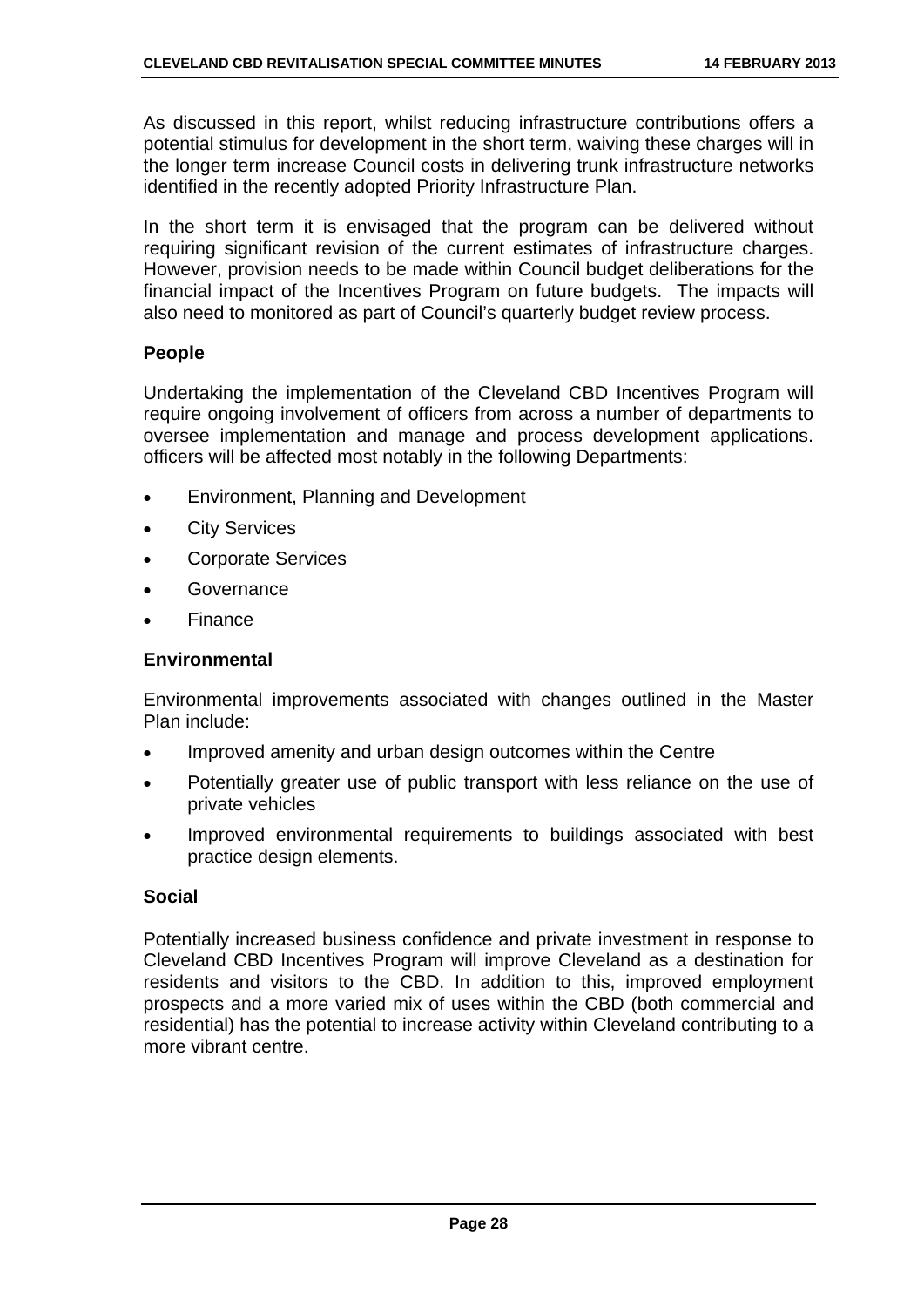#### **Alignment with Council's Policy and Plans**

#### *Relationship to Corporate Plan*

The recommendation supports a number of Council's strategic priorities including green living, wise planning and design, a supportive and vibrant economy, strong and connected communities, and of embracing the bay.

Examples of how the Cleveland CBD Development Incentives Program addresses these strategic priorities include:

- promoting an active town centre through opportunities for retail, commercial and residential redevelopment connected with high quality public spaces including green and shaded streets and boulevards. The style of architecture and public space will blend the unique bayside qualities of the City with the environmental and historical aspects of the locality;
- maintaining and enhancing Bloomfield and Middle Streets as prominent boulevards and pedestrian spines in the city centre
- providing opportunity for business investment and local employment;

#### *Relationship to the Community Plan*

The Cleveland CBD Development Incentives Program seeks to stimulate private investment and contribute towards the revitalisation of the Cleveland CBD through improved development opportunities for business, residential, educational and mixed-use facilities. This is consistent with the vision outcomes of the Community Plan which seeks the expansion of Cleveland as a regional cultural and civic hub to boost the economy and create local jobs.

#### **CONSULTATION**

Officers from across the organisation have been consulted in the preparation of this report, including: Governance; Environment, Planning and Development; and Corporate Services.

#### **OPTIONS**

#### **Preferred**

That Council resolve as follows:

- 1. To adopt the Cleveland CBD Development Incentives Program subject to the following:
	- a) The incentives shall only be available within the Primary and Secondary Incentives Areas as depicted on Map 1 - Cleveland CBD Development Incentives Area Map;
	- b) The Cleveland CBD Development Incentives Program shall operate from 1 March 2013 until 30 June 2015;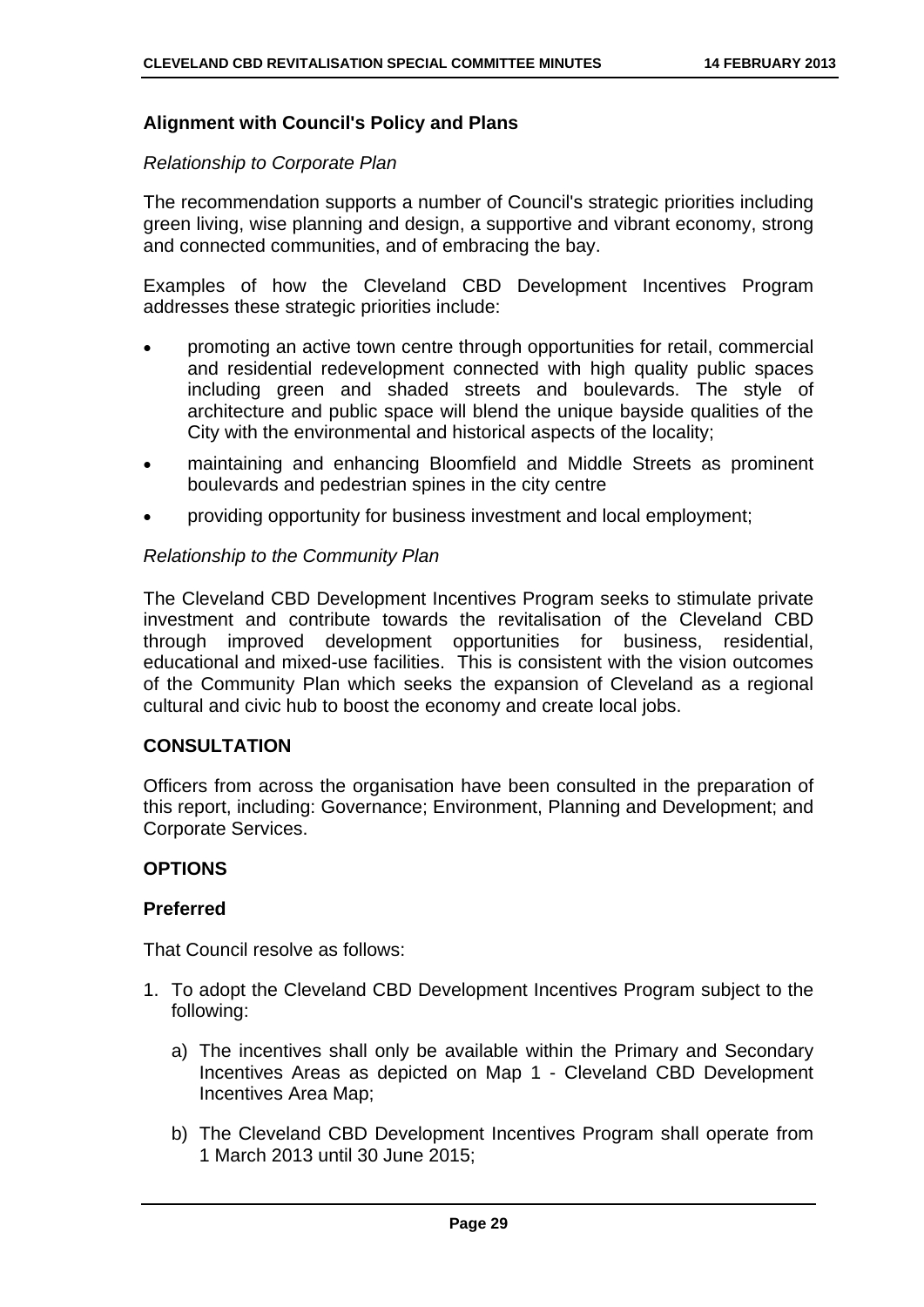- c) Council will provide infrastructure contributions concessions on a first come first served basis for new approved material change of use development (involving building works) which:
	- is identified as eligible for the Incentives Program as defined below;
	- is consistent with the Redlands Planning Scheme and outcomes envisaged by the Cleveland Master Plan ; and
	- involves building works which can demonstrate substantial completion by 30 June 2016.

The infrastructure contributions concession is available for eligible developments as follows:

- 100% concession Primary Incentives Area for all eligible uses;
- 100% concession Secondary Incentives Area for Educational Facilities, Health Care Centre and Tourist Accommodation;
- 75% concession Secondary Incentives Area for remaining eligible uses as follows:
	- *i. Aged Care and Special Needs Housing where part of a mixed use;*
	- *ii. Apartment Buildings where part of a mixed use ;*
	- *iii. Commercial Offices;*
	- *iv. Community Facility;*
	- *v. Hotel;*
	- *vi. Indoor Recreation Facility (includes cinemas, convention centre and fitness centre);*
	- *vii. Refreshment Establishment; and*
	- *viii. Shop;*
- d) Provide development application fee concessions, on a first come first served basis, for well-made applications for new material change of use development ( involving building works), and operational works for new approved Material Change of use development (involving building works) which:
	- Is identified as eligible for the Incentives Program as defined below;
	- Is consistent with the Redlands Planning Scheme and outcomes envisaged by the Cleveland Master Plan; and
	- Involves building works which can demonstrate substantial completion by 30 June 2016.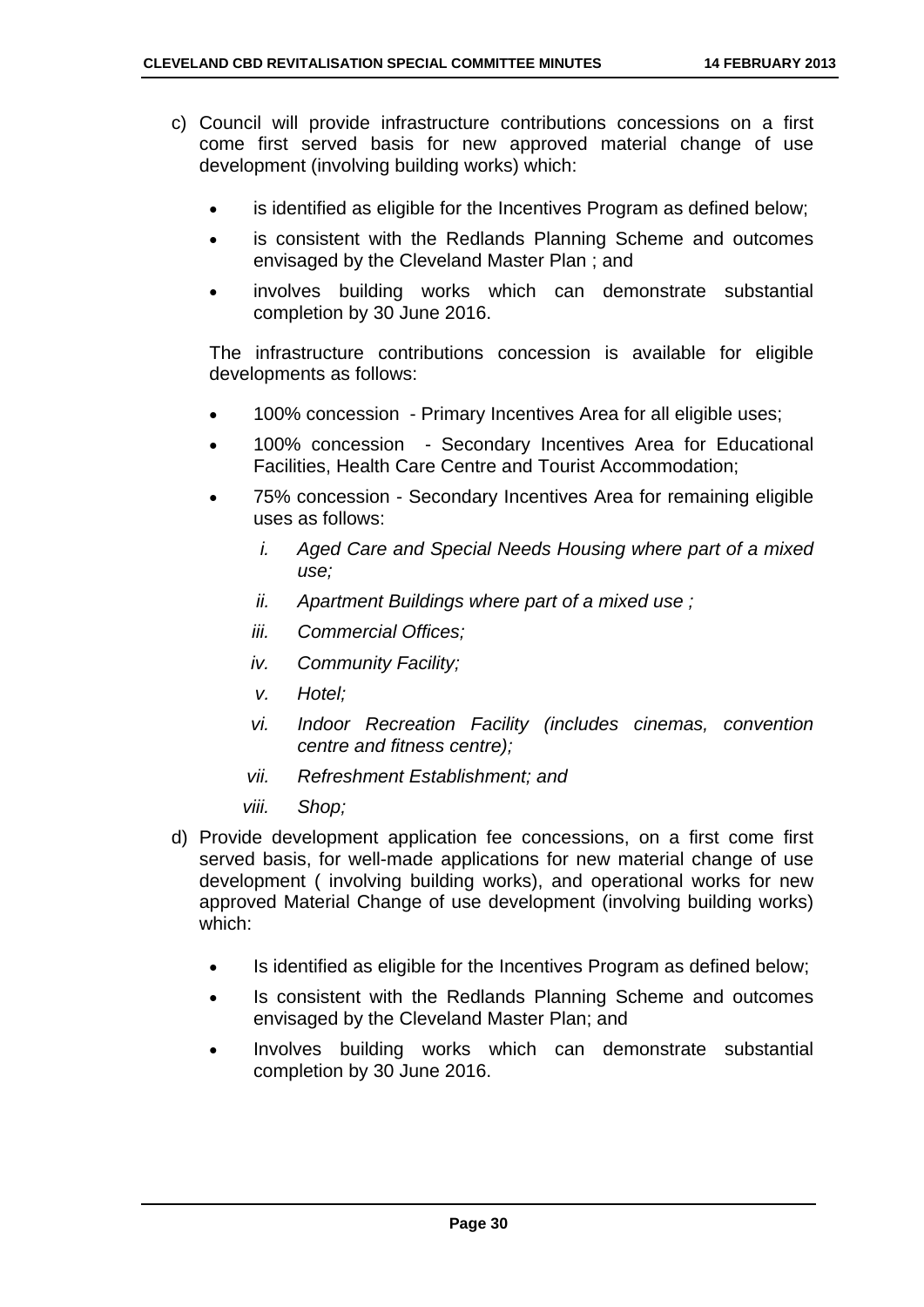The development application fee concessions are available for eligible developments as follows:

- 100% concession Primary Incentives Area for all eligible uses;
- 100% concession Secondary Incentives Area for Educational Facilities, Health Care Centre and Tourist Accommodation;
- 75% concession Secondary Incentives Area for remaining eligible uses as follows:
	- *i. Aged Care and Special Needs Housing where part of a mixed use;*
	- *ii. Apartment Buildings where part of a mixed use ;*
	- *iii. Commercial Offices;*
	- *iv. Community Facility;*
	- *v. Hotel;*
	- *vi. Indoor Recreation Facility (includes cinemas, convention centre and fitness centre);*
	- *vii. Refreshment Establishment; and*
	- *viii. Shop;*
- e) Pursuant to Part 10 of Chapter 4 of the Local Government Regulation 2012 Council will provide rating and utility charge concession during the construction phase for approved new development on the following basis:
	- is identified as eligible for the Incentives Program as defined below;
	- is consistent with the Redlands Planning Scheme and outcomes envisaged by the Cleveland Master Plan; and
	- involves building works which can demonstrate substantial completion by 30 June 2016.

The rating and utility charge concessions are available for eligible developments as follows:

- 100% concession Primary Incentives Area for all eligible uses;
- 100% concession Secondary Incentives Area for Educational Facilities, Health Care Centre and Tourist Accommodation;
- 75% concession Secondary Incentives Area for remaining eligible uses as follows:
	- *i. Aged Care and Special Needs Housing where part of a mixed use;*
	- *ii. Apartment Buildings where part of a mixed use ;*
	- *iii. Commercial Offices;*
	- *iv. Community Facility;*
	- *v. Hotel;*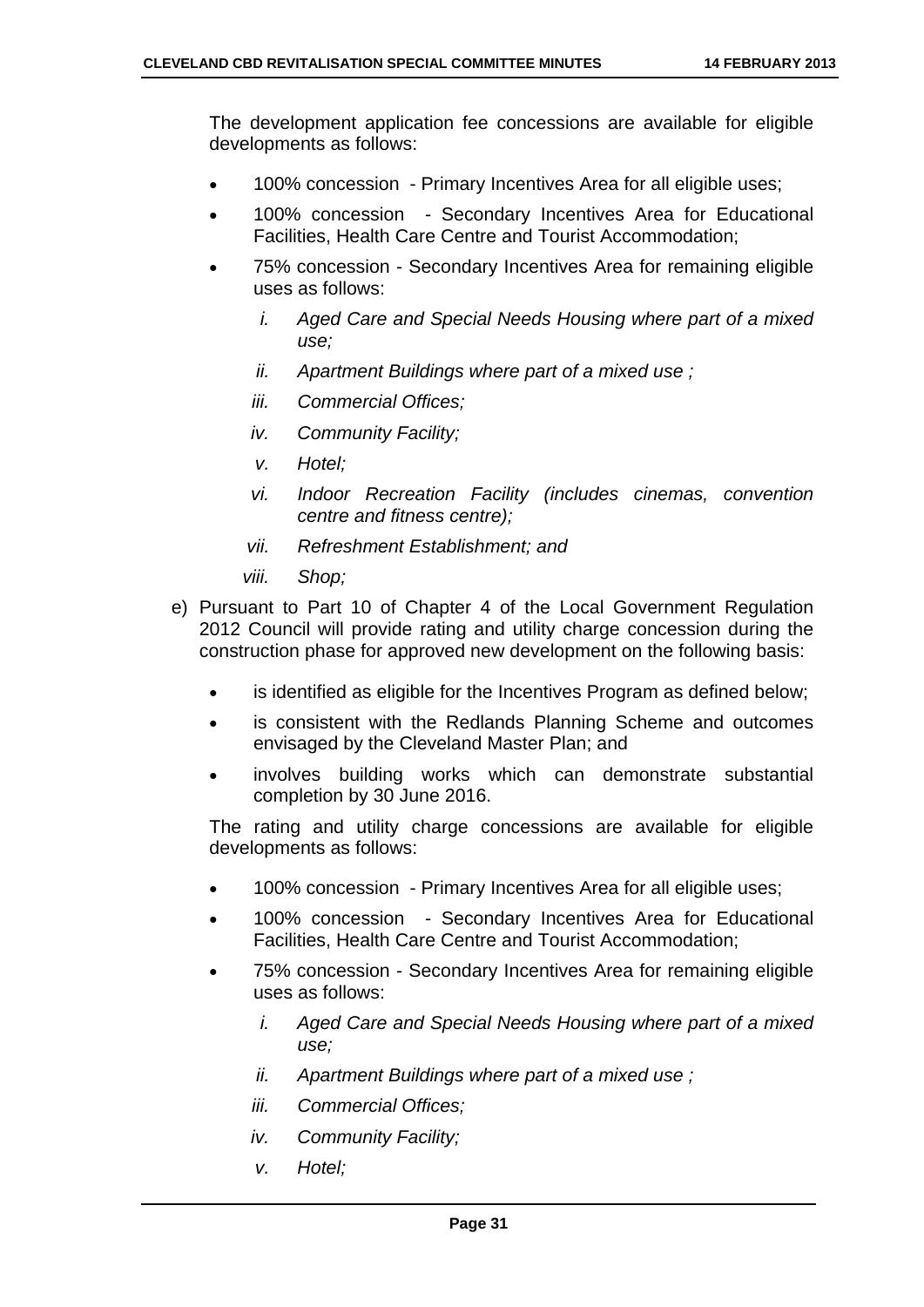- *vi. Indoor Recreation Facility (includes cinemas, convention centre and fitness centre);*
- *vii. Refreshment Establishment; and*
- *viii. Shop.*
- f) Regulatory and facilitative incentives will be available within the Primary and Secondary Incentives Area as depicted on Map 1 - Cleveland CBD Development Incentives Area;
- g) Fast track eligible new material change of use and operational works development applications ( involving building works) which are well-made and which are consistent with the Redlands Planning Scheme and Cleveland Master Plan within twenty (20) business days (Regulatory Incentives);
- h) Utilise the Base Maximum Car parking rates for Activity Centres as identified in the "Transit Orientated Development – Guide for Practitioners in Queensland" released by the Queensland State Government for new material change of use development applications (involving building works) (Regulatory Incentives) which:
	- are consistent with the Redlands Planning Scheme and outcomes envisaged by the Cleveland Master Plan;
	- are for a land use identified as eligible for the Incentives Program;
	- are lodged with Council prior to the 30 June 2015; and
	- involve building works which can demonstrate substantial completion by 30 June 2016.
- i) Where Council is satisfied that a material change of use application (involving building works) for an eligible use is capable of providing on site car par parking in accordance with the base maximum rates of the TOD guideline for Activity Centres it will be deemed to satisfy the relevant Specific Outcome of the Access and Parking Code of the Redlands Planning Scheme;
- 2. Amend the Adopted Infrastructure Charges Resolution to provide an infrastructure charges concession in accordance with the Cleveland CBD Incentives Program.
- 3. The Chief Executive Officer is authorised to identify an appropriate officer or team with responsibility to undertake the role of Development Advocate as described in this report.
- 4. The Chief Executive Officer is authorised to finalise all business rules for the implementation and administration of the Cleveland CBD Development Incentives Program commencing on 1 March 2013.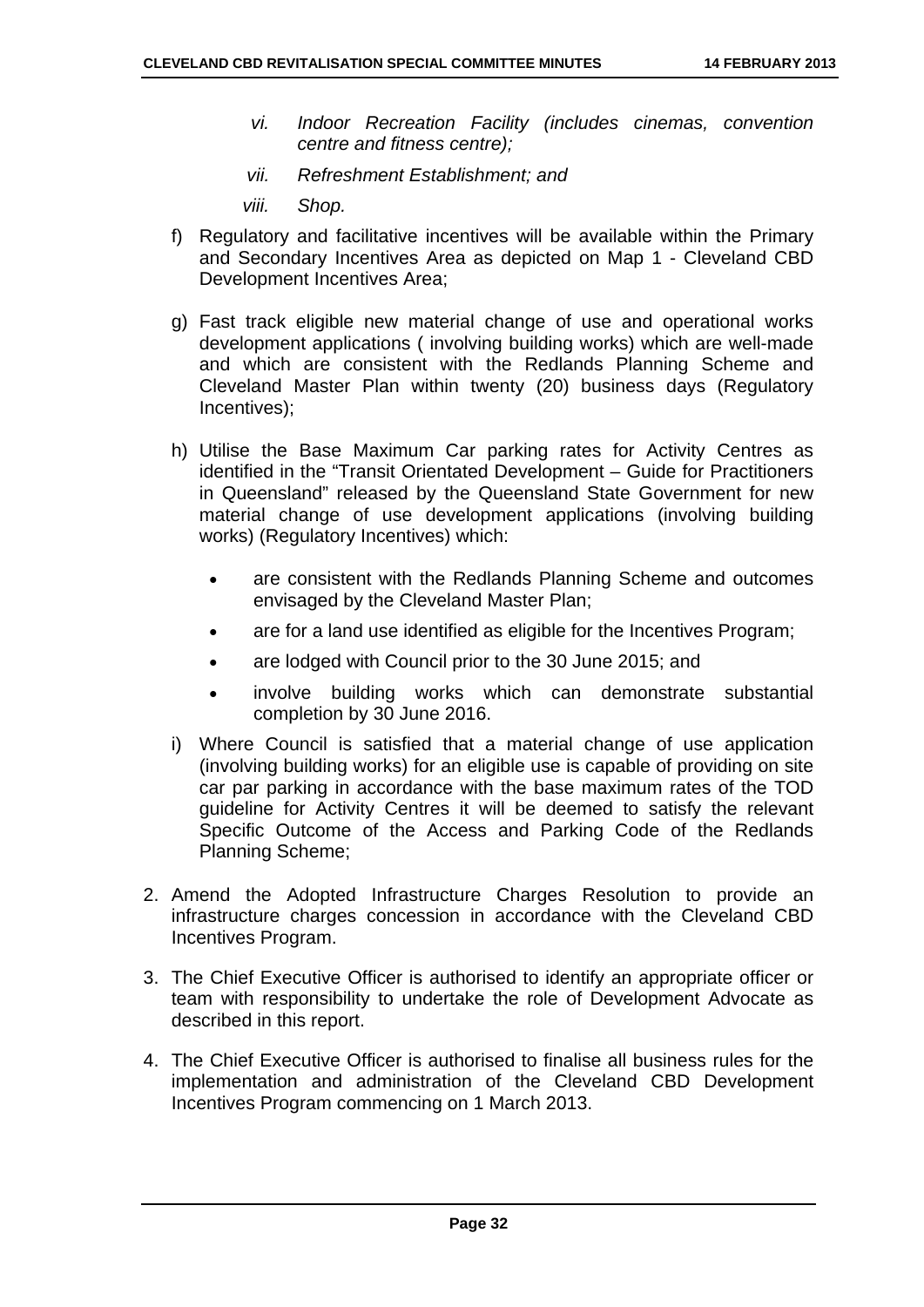5. Pursuant to Part 3 of the Local Government Regulation 2012, the Chief Executive officer is delegated the power to determine eligible development applications and applications for financial incentives including infrastructure charges, development and operational works application fees and rating and utility charge exemptions, waivers and concessions.

#### **Alternatives**

#### **Option 1**

Council explore other strategies to stimulate business investment and development activity within the Cleveland CBD.

#### **Option 2**

Council review the list of eligible uses to better target preferred uses most likely to stimulate economic development outcomes within the CBD and to better reflect Council's vision for the area.

#### **OFFICER'S/COMMITTEE RECOMMENDATION**

| Moved by:    | <b>Cr M Edwards</b> |
|--------------|---------------------|
| Seconded by: | <b>Cr M Elliott</b> |

**That Council resolve to:** 

- **1. Adopt the Cleveland CBD Development Incentives Program subject to the following:** 
	- **a) the incentives shall only be available within the Primary and Secondary Incentives Areas as depicted on Map 1 - Cleveland CBD Development Incentives Area Map;**
	- **b) the Cleveland CBD Development Incentives Program shall operate from 1 March 2013 until 30 June 2015;**
	- **c) Council will provide infrastructure contributions concessions on a first come first served basis for new approved material change of use development (involving building works) which:** 
		- **is identified as eligible for the Incentives Program as defined below;**
		- **is consistent with the Redlands Planning Scheme and outcomes envisaged by the Cleveland Master Plan ; and**
		- **involves building works which can demonstrate substantial completion by 30 June 2016.**

**The infrastructure contributions concession is available for eligible developments as follows:** 

 **100% concession - Primary Incentives Area for all eligible uses;**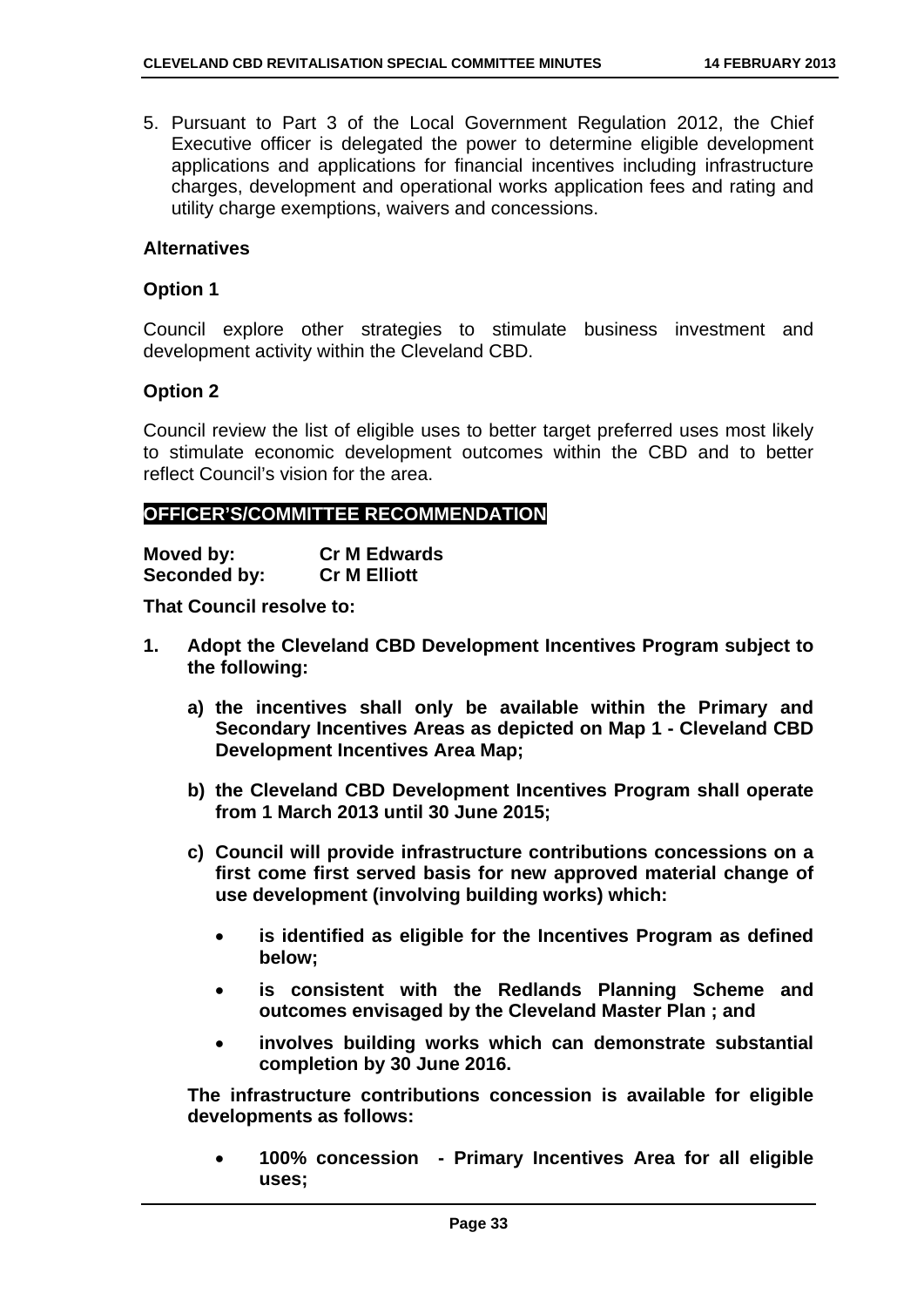- **100% concession Secondary Incentives Area for Educational Facilities, Health Care Centre and Tourist Accommodation;**
- **75% concession Secondary Incentives Area for remaining eligible uses as follows:** 
	- **i. Aged Care and Special Needs Housing where part of a mixed use;**
	- **ii. Apartment Buildings where part of a mixed use ;**
	- **iii. Commercial Offices;**
	- **iv. Community Facility;**
	- **v. Hotel;**
	- **vi. Indoor Recreation Facility (includes cinemas, convention centre and fitness centre);**
	- **vii. Refreshment Establishment; and**
	- **viii. Shop;**
- **d) Council will provide development application fee concessions, on a first come first served basis, for well-made applications for new material change of use development ( involving building works), and operational works for new approved Material Change of use development (involving building works) which:** 
	- **is identified as eligible for the Incentives Program as defined below;**
	- **is consistent with the Redlands Planning Scheme and outcomes envisaged by the Cleveland Master Plan; and**
	- **involves building works which can demonstrate substantial completion by 30 June 2016.**

**The development application fee concessions are available for eligible developments as follows:** 

- **100% concession Primary Incentives Area for all eligible uses;**
- **100% concession Secondary Incentives Area for Educational Facilities, Health Care Centre and Tourist Accommodation;**
- **75% concession Secondary Incentives Area for remaining eligible uses as follows:**
	- **i. Aged Care and Special Needs Housing where part of a mixed use;**
	- **ii. Apartment Buildings where part of a mixed use;**
	- **iii. Commercial Offices;**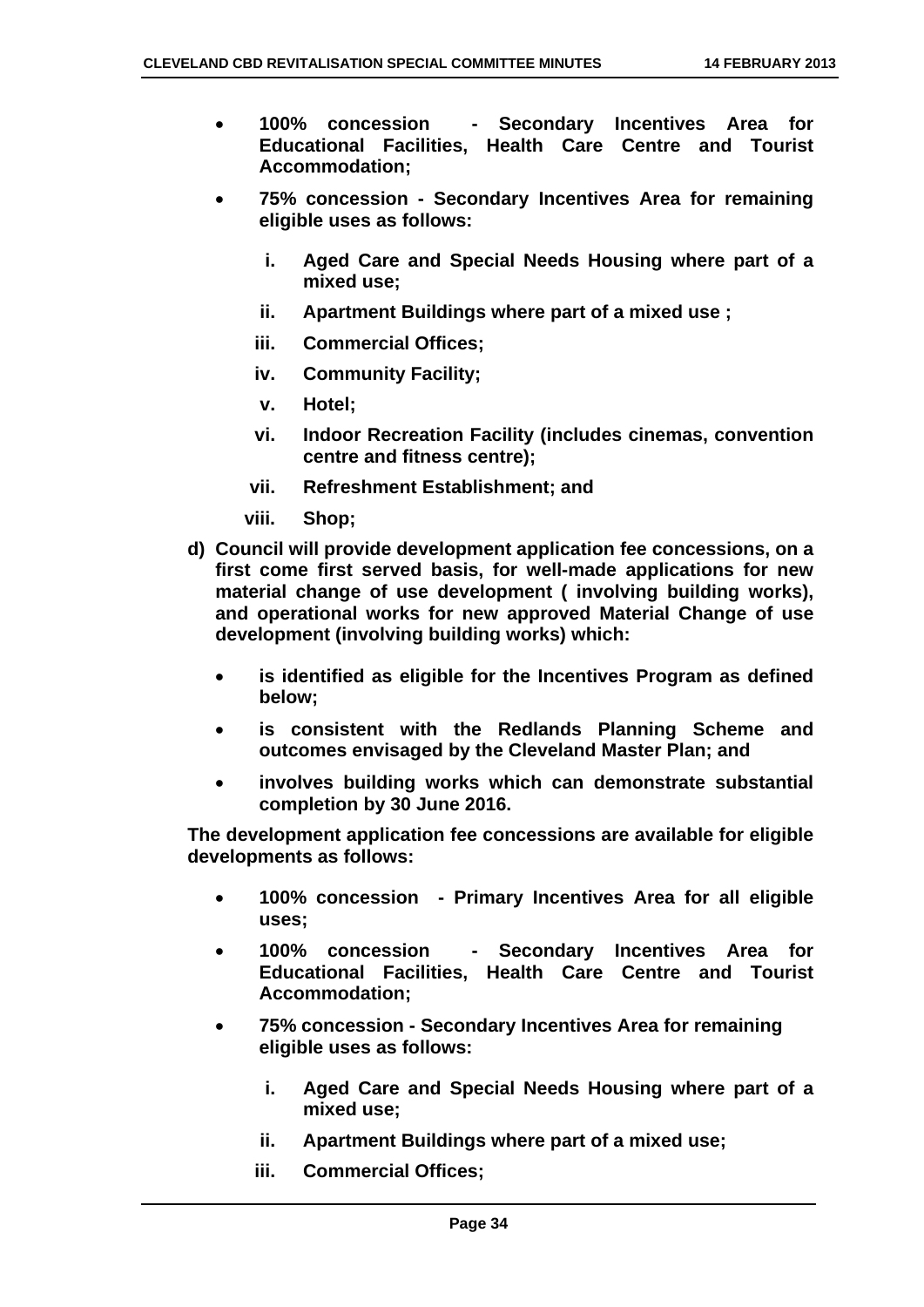- **iv. Community Facility;**
- **v. Hotel;**
- **vi. Indoor Recreation Facility (includes cinemas, convention centre and fitness centre);**
- **vii. Refreshment Establishment; and**
- **viii. Shop;**
- **e) Pursuant to Part 10 of Chapter 4 of the** *Local Government Regulation 2012* **Council will provide rating and utility charge concession during the construction phase for approved new development on the following basis:** 
	- **is identified as eligible for the Incentives Program as defined below;**
	- **is consistent with the Redlands Planning Scheme and outcomes envisaged by the Cleveland Master Plan; and**
	- **involves building works which can demonstrate substantial completion by 30 June 2016.**

**The rating and utility charge concessions are available for eligible developments as follows:** 

- **100% concession Primary Incentives Area for all eligible uses;**
- **100% concession Secondary Incentives Area for Educational Facilities, Health Care Centre and Tourist Accommodation;**
- **75% concession Secondary Incentives Area for remaining eligible uses as follows:** 
	- **i. Aged Care and Special Needs Housing where part of a mixed use;**
	- **ii. Apartment Buildings where part of a mixed use ;**
	- **iii. Commercial Offices;**
	- **iv. Community Facility;**
	- **v. Hotel;**
	- **vi. Indoor Recreation Facility (includes cinemas, convention centre and fitness centre);**
	- **vii. Refreshment Establishment; and**
	- **viii. Shop.**
- **f) regulatory and facilitative incentives will be available within the Primary and Secondary Incentives Area as depicted on Map 1 - Cleveland CBD Development Incentives Area;**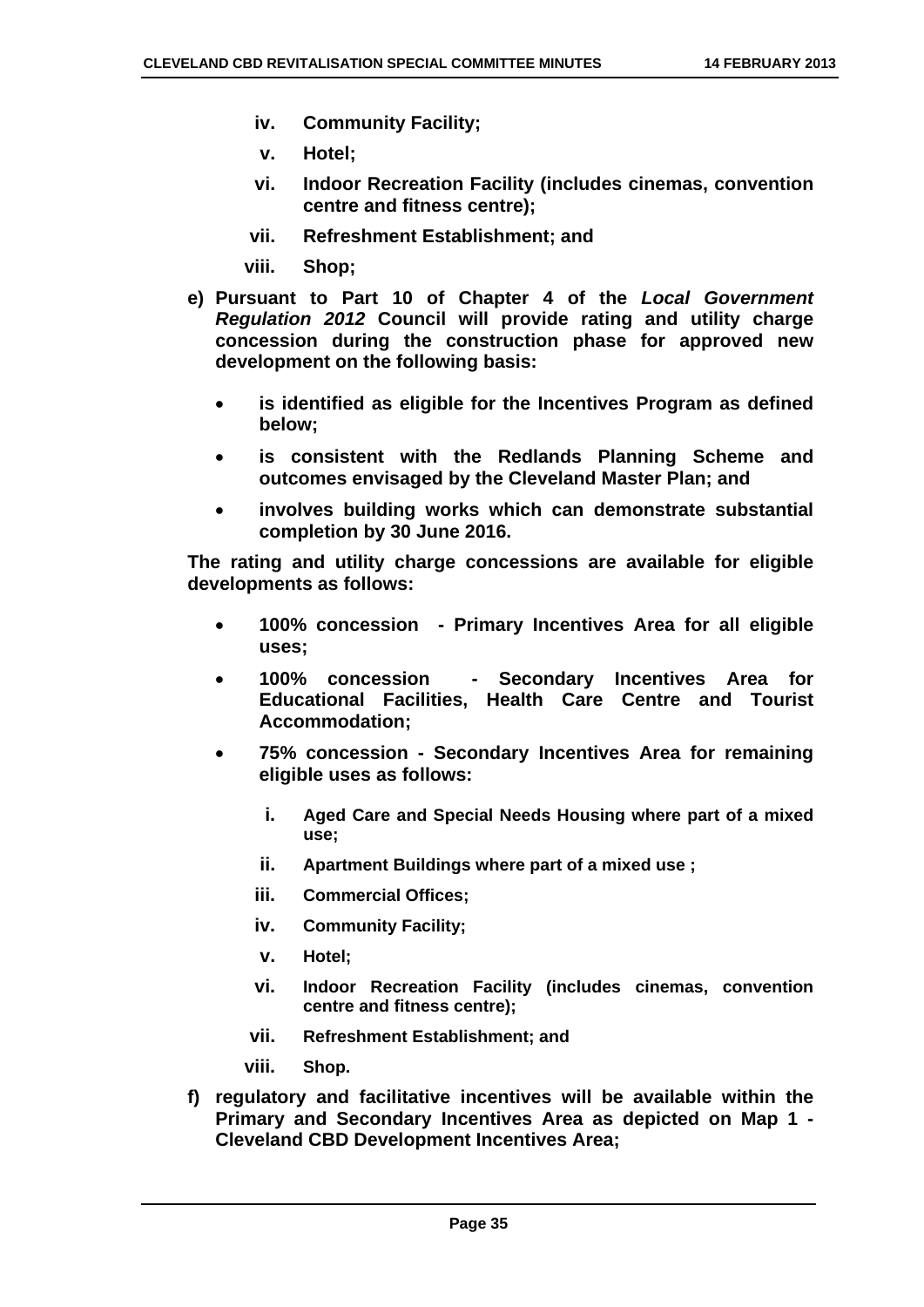- **g) Council will fast track and determine eligible new material change of use and operational works development applications ( involving building works) which are well-made and which are consistent with the Redlands Planning Scheme and Cleveland Master Plan within twenty(20) business days (Regulatory Incentives);**
- **h) Council will utilise the Base Maximum Car parking rates for Activity Centres as identified in the "Transit Orientated Development – Guide for Practitioners in Queensland" released by the Queensland State Government for new material change of use development applications (involving building works) (Regulatory Incentives) which:** 
	- **are consistent with the Redlands Planning Scheme and outcomes envisaged by the Cleveland Master Plan ;**
	- **are for a land use identified as eligible for the Incentives Program;**
	- **are lodged with Council prior to the 30 June 2015; and**
	- **involve building works which can demonstrate substantial completion by 30 June 2016.**
- **i) where Council is satisfied that a material change of use application (involving building works) is capable of providing on site car par parking in accordance with the base maximum rates of the TOD guideline for Activity Centres it will be deemed to satisfy the relevant Specific Outcome of the Access and Parking Code of the Redlands Planning Scheme;**
- **2. Amend the Adopted Infrastructure Charges Resolution to provide an infrastructure charges concession in accordance with the Cleveland CBD Incentives Program.**
- **3. The Chief Executive Officer is authorised to identify an appropriate officer or team with responsibility to undertake the role of Development Advocate as described in this report.**
- **4. The Chief Executive Officer is authorised to finalise all business rules for the implementation and administration of the Cleveland CBD Development Incentives Program commencing on 1st March 2013.**
- **5. Pursuant to Part 3 of the Local Government Regulation 2012, the Chief Executive officer is delegated the power to determine eligible development applications and applications for financial incentives including infrastructure charges, development and operational works application fees and rating and utility charge exemptions, waivers and concessions.**

**CARRIED 5/0**